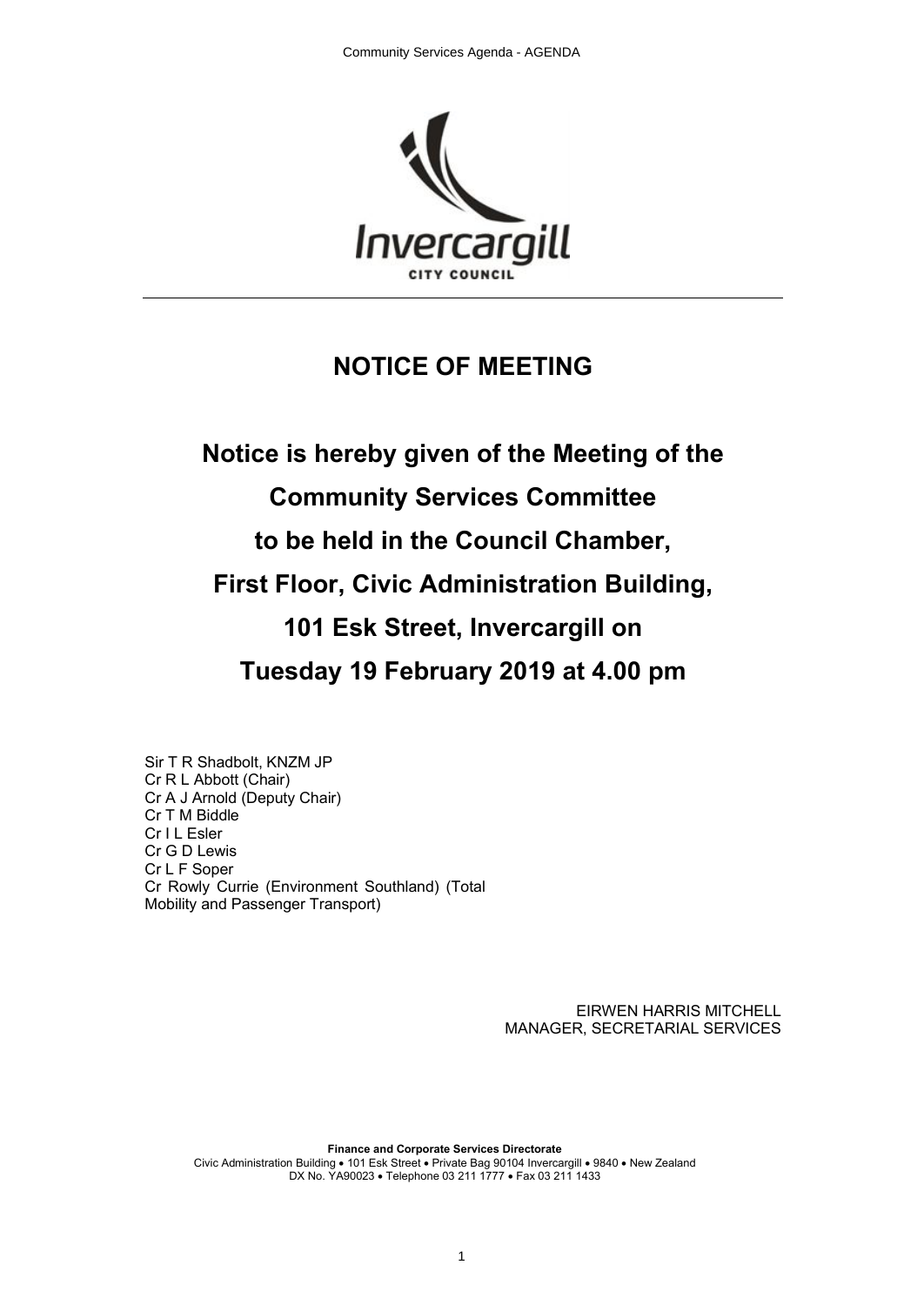# **Council's Values:**

| Responsibility   | Take ownership of decisions and outcomes, both collectively<br>and individually.<br>We willingly share our knowledge.<br>We acknowledge our mistakes, work to resolve them and learn<br>from them.<br>We give and receive feedback in a constructive manner to<br>resolve issues.<br>We do our job with total commitment.        |
|------------------|----------------------------------------------------------------------------------------------------------------------------------------------------------------------------------------------------------------------------------------------------------------------------------------------------------------------------------|
| Respect          | Everyone is important, as are their views.<br>We support and care for each other.<br>We stop to listen, learn and understand.<br>We communicate in an honest, up-front and considerate<br>manner.<br>We maintain confidences and avoid hurtful gossip.                                                                           |
| Positivity       | Always look on the bright side of life.<br>We are approachable, interested and friendly.<br>We are open and receptive to change.<br>We acknowledge and praise the efforts of others.<br>٠<br>We work together as a team to get the job done.<br>$\bullet$                                                                        |
| Above and Beyond | Take opportunities to go the extra mile.<br>We take the initiative to improve our work practices to get the<br>best results.<br>We challenge ourselves and each other to make it better.<br>We take pride in providing the best possible outcomes.<br>$\bullet$<br>We are ambassadors for our Council at all times.<br>$\bullet$ |

# **Council's Vision for the City:**

Enhance our City and preserve its character, while embracing innovation and change.

# **Council's Vision:**

We are an energised, fun and innovative team that makes it better for each other and our community.

# **Council's Mission:**

Making it better by making it happen.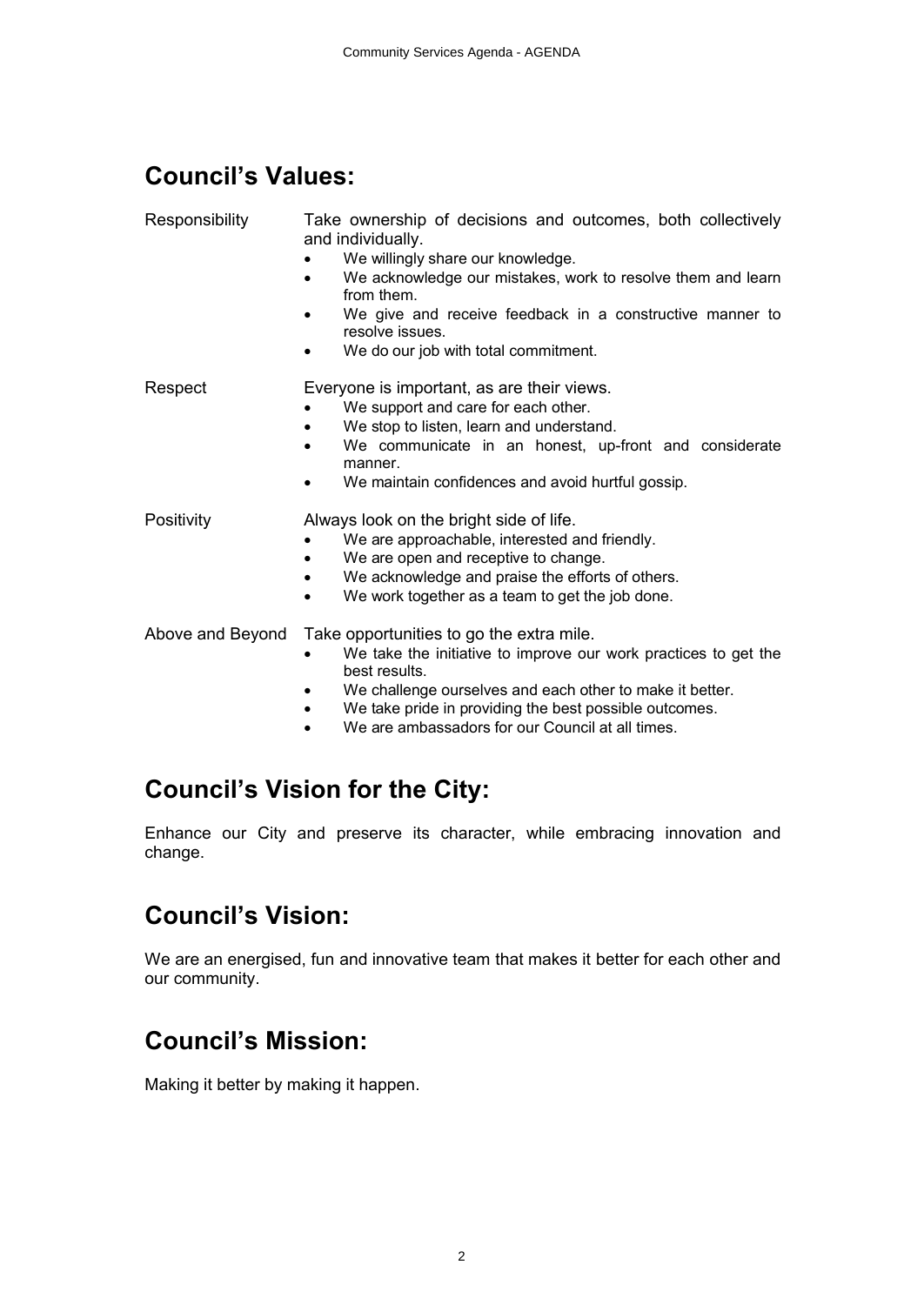# **A G E N D A**

|                |       |                                                                | Page |
|----------------|-------|----------------------------------------------------------------|------|
| 2.             |       | <b>APOLOGIES</b>                                               |      |
| 3.             |       | <b>PUBLIC FORUM</b>                                            |      |
| 4.             |       | <b>INTEREST REGISTER</b>                                       | 4    |
| 5.             |       | <b>COMMUNITY DEVELOPMENT REPORT</b>                            | 10   |
|                | 5.1   | <b>Speakers for Waihopai Solutions to Care Scoping Project</b> |      |
|                | 5.1.1 | <b>Appendix 1</b>                                              |      |
| 6.             |       | <b>MINUTES OF THE MEETING HELD ON 26 NOVEMBER 2018</b>         | 14   |
| 7 <sub>1</sub> |       | <b>MONITORING OF SERVICE PERFORMANCE</b>                       |      |
|                | 7.1   | <b>LEVELS OF SERVICE</b>                                       | 17   |
|                | 7.1.1 | <b>Community Development</b>                                   | 18   |
|                | 7.1.2 | <b>Libraries and Archives</b>                                  | 19   |
|                | 71.3  | <b>Pools</b>                                                   | 24   |
|                | 7.1.4 | <b>Housing Care Service</b>                                    | 29   |
|                | 7.1.5 | <b>Bus and Transport</b>                                       | 30   |
| 8.             |       | <b>URGENT BUSINESS</b>                                         |      |

# \*\*\*\*\*\*\*\*\*\*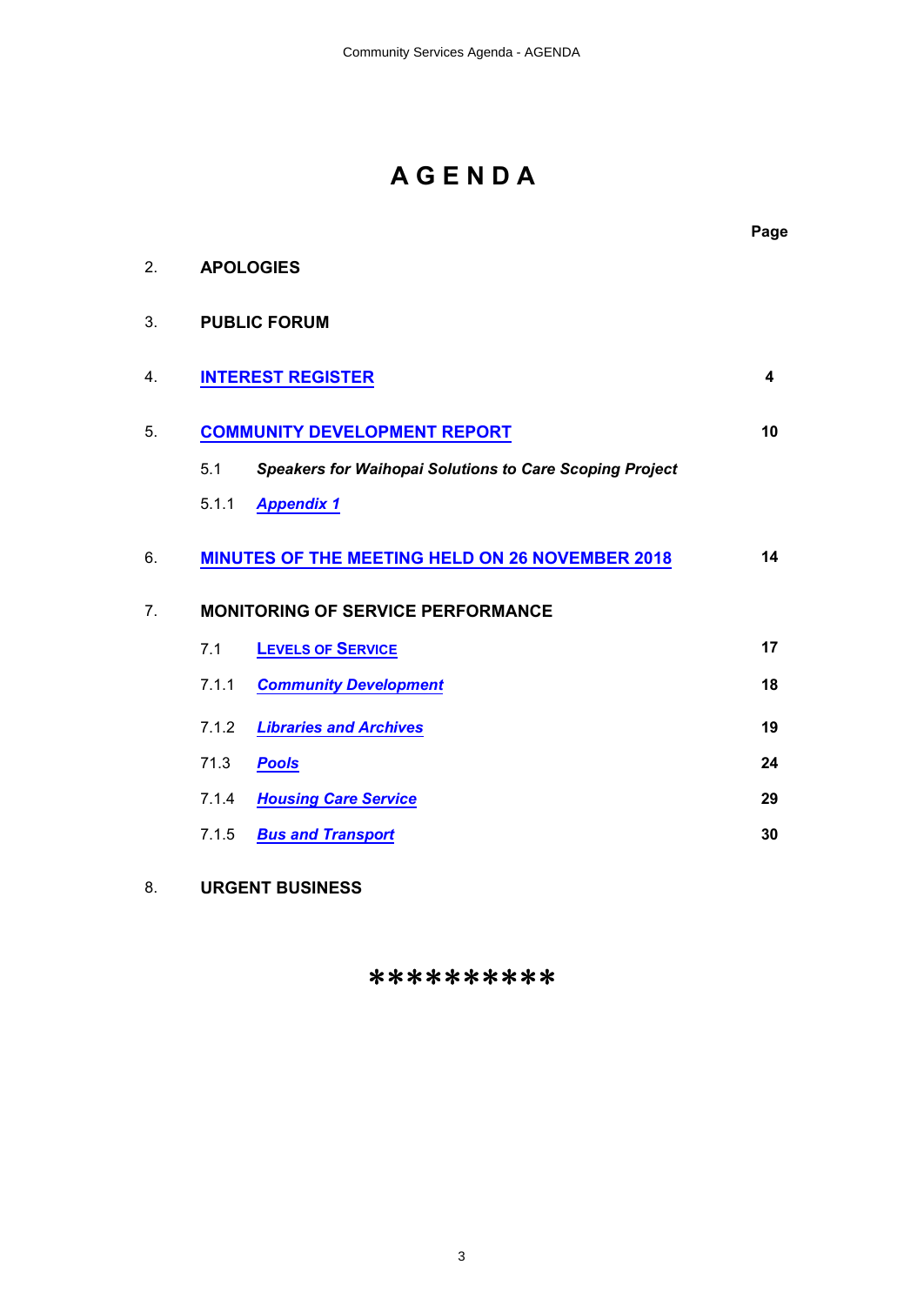#### **INTEREST REGISTER**

<span id="page-3-0"></span>

| <b>ELECTED MEMBERS</b>       |                                                      |                                 |  |
|------------------------------|------------------------------------------------------|---------------------------------|--|
| <b>NAME</b>                  | <b>ENTITY</b><br><b>INTERESTS</b><br><b>PROPERTY</b> |                                 |  |
| <b>RONALD LINDSAY ABBOTT</b> | Invercargill City Council                            | Councillor                      |  |
|                              | Kiwi-Pie Radio 88FM Invercargill                     | Director / Broadcaster          |  |
|                              | Invercargill Art Gallery                             | Council Representative / Board  |  |
|                              | Invercargill Venues and Events                       | Member                          |  |
|                              | Management                                           | Director                        |  |
| <b>REBECCA RAE AMUNDSEN</b>  | Invercargill City Council                            | Councillor                      |  |
|                              | Arch Draught Ltd                                     | Director                        |  |
|                              | <b>BP Orr Ltd</b>                                    | Director                        |  |
|                              | Task Ltd                                             | Director                        |  |
|                              | Arts Murihiku                                        | Trustee                         |  |
|                              | Dan Davin Literary Foundation                        | Trustee/Chair                   |  |
|                              | Heritage South                                       | Contractor                      |  |
|                              | <b>Glengarry Community Action</b>                    | Events Co-ordinator (Volunteer) |  |
|                              | Group                                                |                                 |  |
|                              | <b>SMAG Board</b>                                    | <b>Council Representative</b>   |  |
|                              | Venture Southland                                    | <b>Council Representative</b>   |  |
|                              | Southland Regional Heritage<br>Committee             | <b>Council Representative</b>   |  |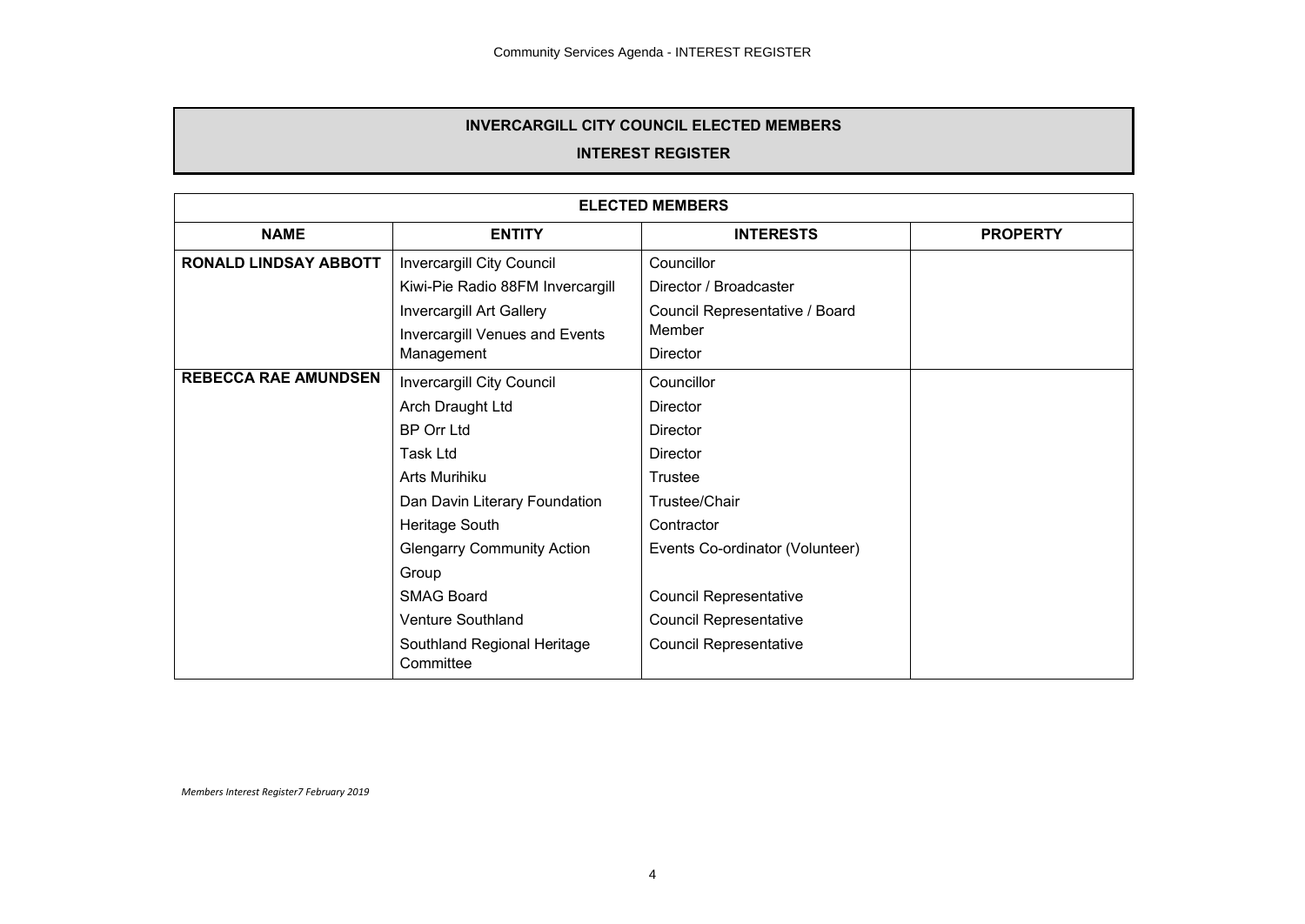# **INTEREST REGISTER**

| <b>ALLAN JAMES ARNOLD</b>   | Invercargill City Council                | Councillor                   |  |
|-----------------------------|------------------------------------------|------------------------------|--|
|                             | Ziff's Café Bar Ltd                      | <b>Executive Director</b>    |  |
|                             | <b>Buster Crabb Ltd</b>                  | <b>Executive Director</b>    |  |
|                             | Ziff's Tour Ltd                          | <b>Executive Director</b>    |  |
|                             | Ziff's HR Ltd                            | <b>Executive Director</b>    |  |
|                             | Ziff's Trust                             | <b>Trustee Administrator</b> |  |
|                             | <b>NZMCA</b>                             | Member                       |  |
|                             | Southland Aero Club                      | Member                       |  |
|                             | Invercargill Club                        | Member                       |  |
|                             | <b>Invercargill East Rotary</b>          | Member                       |  |
| <b>KAREN FRANCES ARNOLD</b> | <b>Invercargill City Council</b>         | Councillor                   |  |
|                             | Electricity Invercargill Ltd             | <b>Director</b>              |  |
|                             | Powernet Ltd                             | <b>Director</b>              |  |
|                             | Pylon Ltd                                | <b>Director</b>              |  |
|                             | <b>Invercargill Creative Communities</b> |                              |  |
|                             | <b>Funding Scheme</b>                    | Trustee/Chair                |  |
|                             | Southland Warm Homes Trust               | Trustee                      |  |
| <b>TONI MARIE BIDDLE</b>    | <b>Invercargill City Council</b>         | Councillor                   |  |
|                             | Invercargill Venue and Events            | <b>Director</b>              |  |
|                             | Management Limited                       |                              |  |
|                             | Southland Museum and Art Gallery         | Trustee                      |  |
|                             | <b>Trust Board</b>                       |                              |  |
|                             | McIntyre and Dick                        | Partner - Executive Team     |  |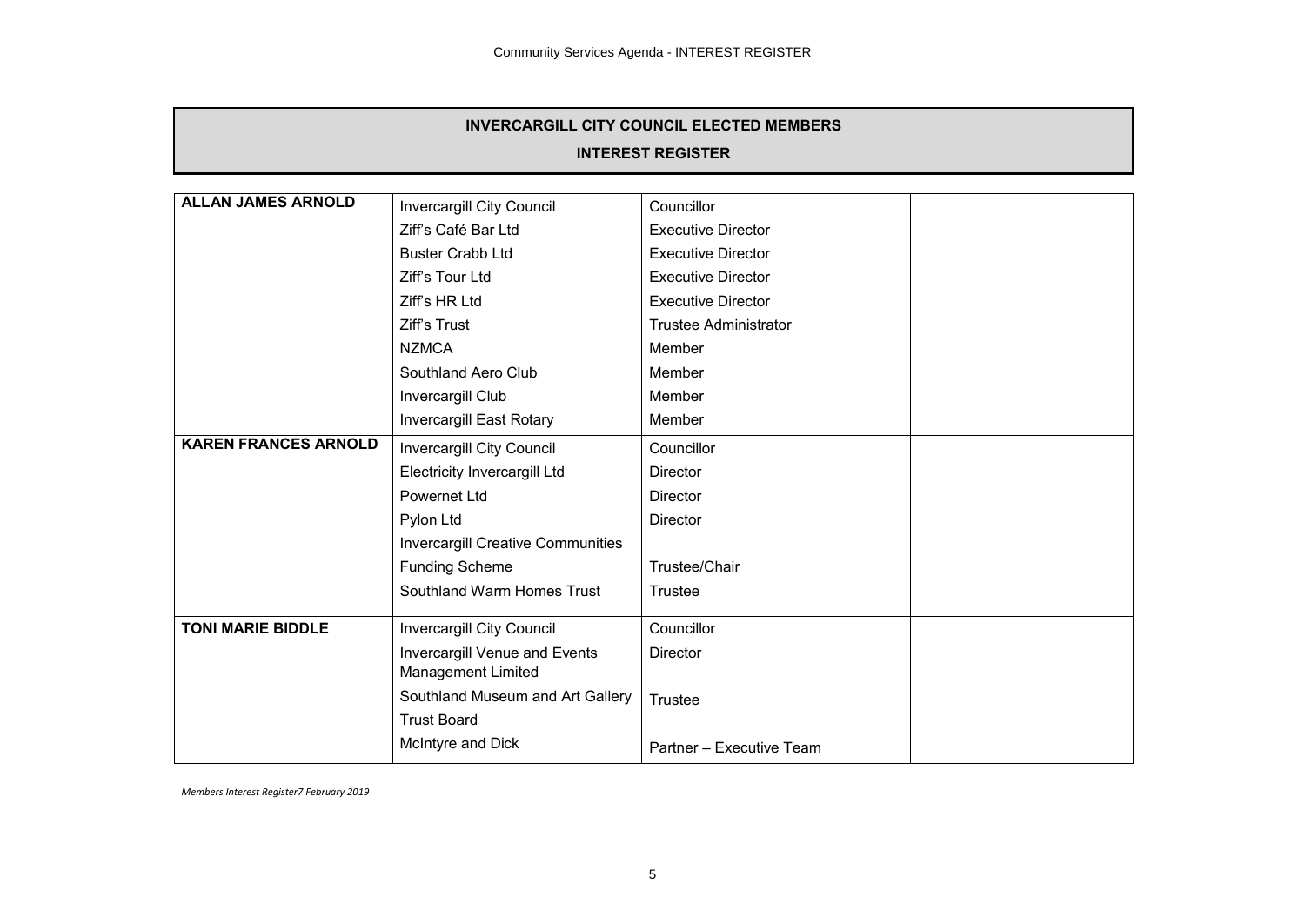#### **INTEREST REGISTER**

| <b>ALEX HOLLY CRACKETT</b> | <b>Invercargill City Council</b>                           | Councillor                    | <b>High Street</b> |
|----------------------------|------------------------------------------------------------|-------------------------------|--------------------|
|                            | Ride Southland                                             | Chair                         | Invercargill       |
|                            | Southland Youth Futures Advisory<br>Board                  | Chair                         |                    |
|                            | Venture Southland and Sub<br>Committee                     | <b>Council Representative</b> |                    |
|                            | Women in Sport Murihiku<br>Sport Southland                 | Trustee                       |                    |
|                            |                                                            | Trustee                       |                    |
| <b>IRWIN LLOYD ESLER</b>   | Invercargill City Council                                  | Councillor                    |                    |
|                            | <b>Bluff Community Board</b>                               | <b>Council Representative</b> |                    |
|                            | <b>Bluff Maritime Museum</b>                               | <b>Council Representative</b> |                    |
|                            | Otatara Landcare Group                                     | Member                        |                    |
| <b>GRAHAM DAVID LEWIS</b>  | Invercargill City Council                                  | Councillor                    |                    |
|                            | Invercargill City Holdings Limited                         | <b>Director</b>               |                    |
|                            | Southland Indoor Leisure Centre<br><b>Charitable Trust</b> | Trustee                       |                    |
|                            | Bluff 2024 Rejuvenation                                    | Officer                       |                    |
|                            | Invercargill Community Recreation<br>& Sports Trust        | Trustee                       |                    |
|                            | Hospice Southland                                          | Trustee                       |                    |
|                            | <b>Invercargill City Property</b>                          | Director                      |                    |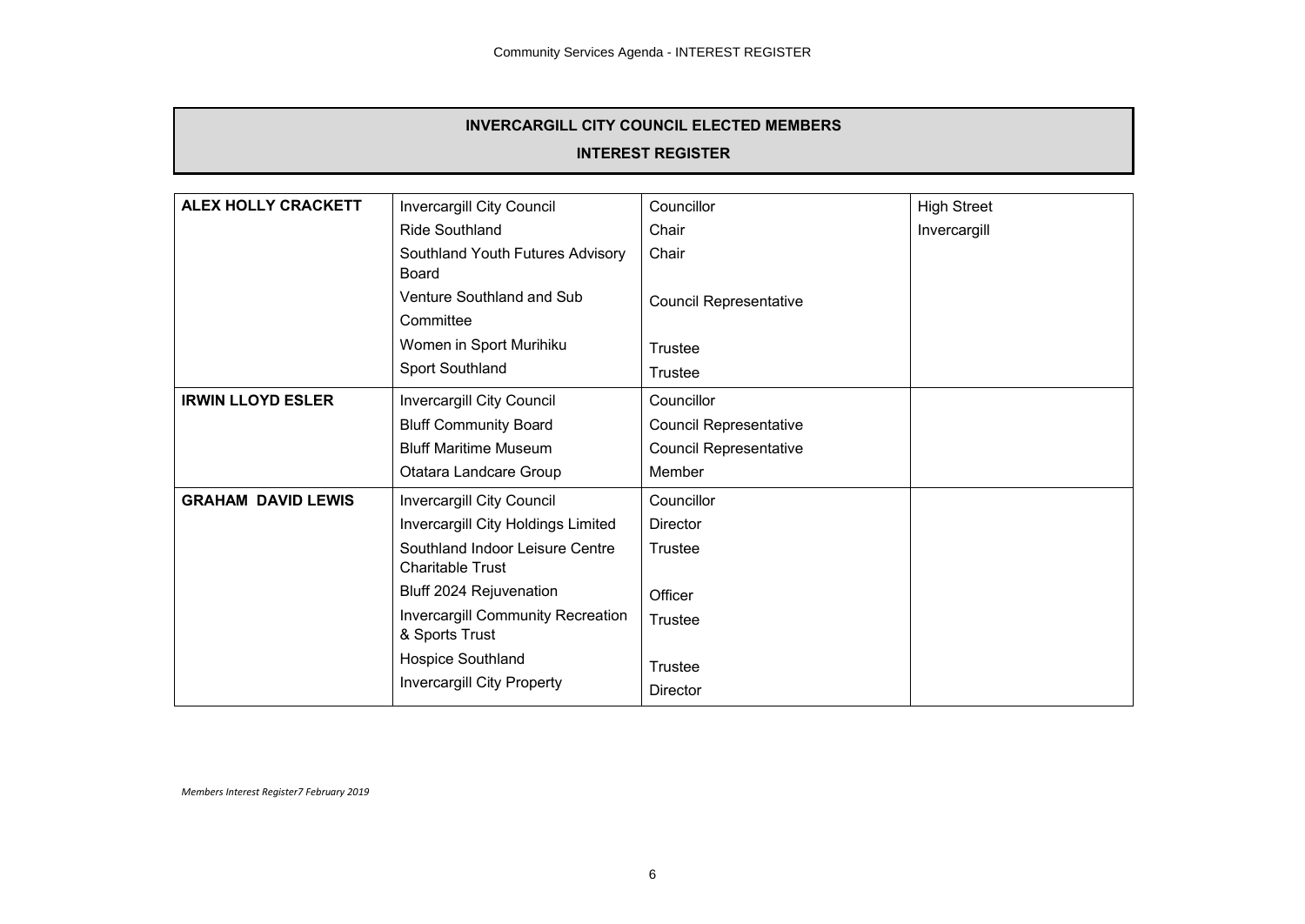#### **INTEREST REGISTER**

| <b>DARREN JAMES LUDLOW</b>                | <b>Invercargill City Council</b>                                                                                               | Councillor                                                                    | 770 Queens Drive                        |
|-------------------------------------------|--------------------------------------------------------------------------------------------------------------------------------|-------------------------------------------------------------------------------|-----------------------------------------|
|                                           | Radio Southland                                                                                                                | Manager                                                                       | Invercargill                            |
|                                           | Invercargill City Holdings Limited                                                                                             | Director                                                                      |                                         |
|                                           | Invercargill Venue and Events<br>Management                                                                                    | Director / Chairman                                                           |                                         |
|                                           | Southland Museum and Art Gallery<br><b>Trust Board</b>                                                                         | Trustee                                                                       |                                         |
|                                           | Healthy Families Invercargill<br>Murihiku Maori Wardens<br>Southland Community Law Centre<br><b>Invercargill City Property</b> | <b>Board Member</b><br>Board Member<br><b>Board Member</b><br><b>Director</b> |                                         |
| <b>IAN REAY POTTINGER</b>                 | Invercargill City Council<br>Southland Electronics Limited<br>Santa Parade Organiser                                           | Councillor<br>Director<br>Alice Pottinger (Wife)                              | 171 Terrace Street<br>Invercargill 9810 |
| <b>TIMOTHY RICHARD</b><br><b>SHADBOLT</b> | Invercargill City Council<br>Invercargill Airport Limited<br>Kiwi Speakers Limited<br>SIT Ambassador                           | Mayor<br><b>Director</b><br><b>Director</b><br>Contractor                     |                                         |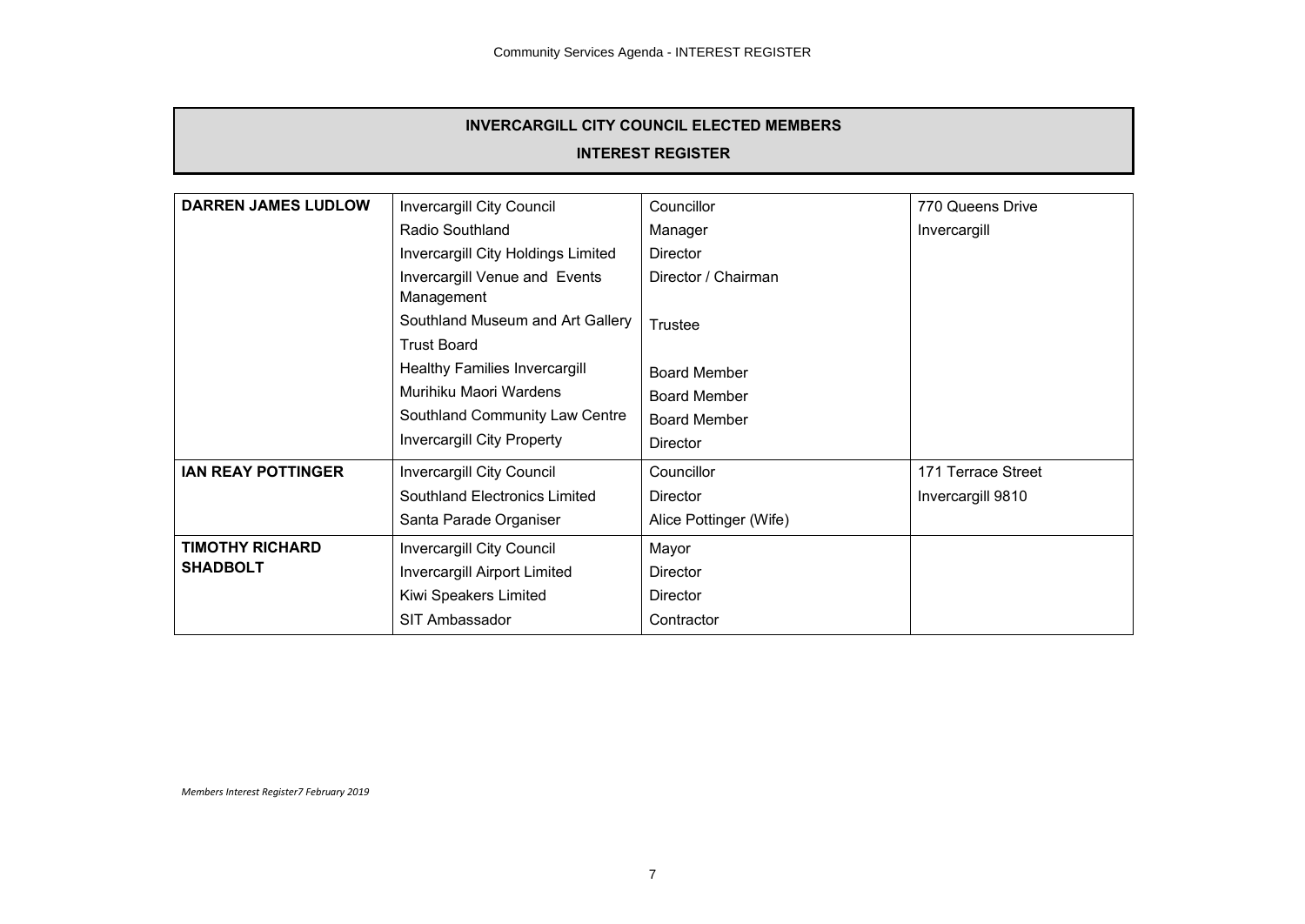#### **INTEREST REGISTER**

| <b>LESLEY FRANCES SOPER</b> | Invercargill City Council                                    | Councillor          | 137 Morton Street  |
|-----------------------------|--------------------------------------------------------------|---------------------|--------------------|
|                             | <b>Breathing Space Southland Trust</b>                       | Chair               | Strathern          |
|                             | (Emergency Housing)                                          | Secretary/Treasurer | Invercargill       |
|                             | <b>Omaui Tracks Trust</b><br>National Council of Women (NCW) | Member              |                    |
|                             | <b>Active Communities</b>                                    | Chair/Trustee       | 24 Margaret Street |
|                             | Invercargill Public Art Gallery                              | Board Member        | Richmond           |
|                             | Citizens Advice Bureau                                       | <b>Board Member</b> | Invercargill       |
|                             | Southland ACC Advocacy Trust                                 | Employee            |                    |
| <b>LINDSAY STEWART</b>      | Invercargill City Council                                    | Councillor          |                    |
| <b>THOMAS</b>               | Invercargill City Holdings Limited                           | <b>Director</b>     |                    |
|                             | <b>HWCP Management Limited</b>                               | <b>Director</b>     |                    |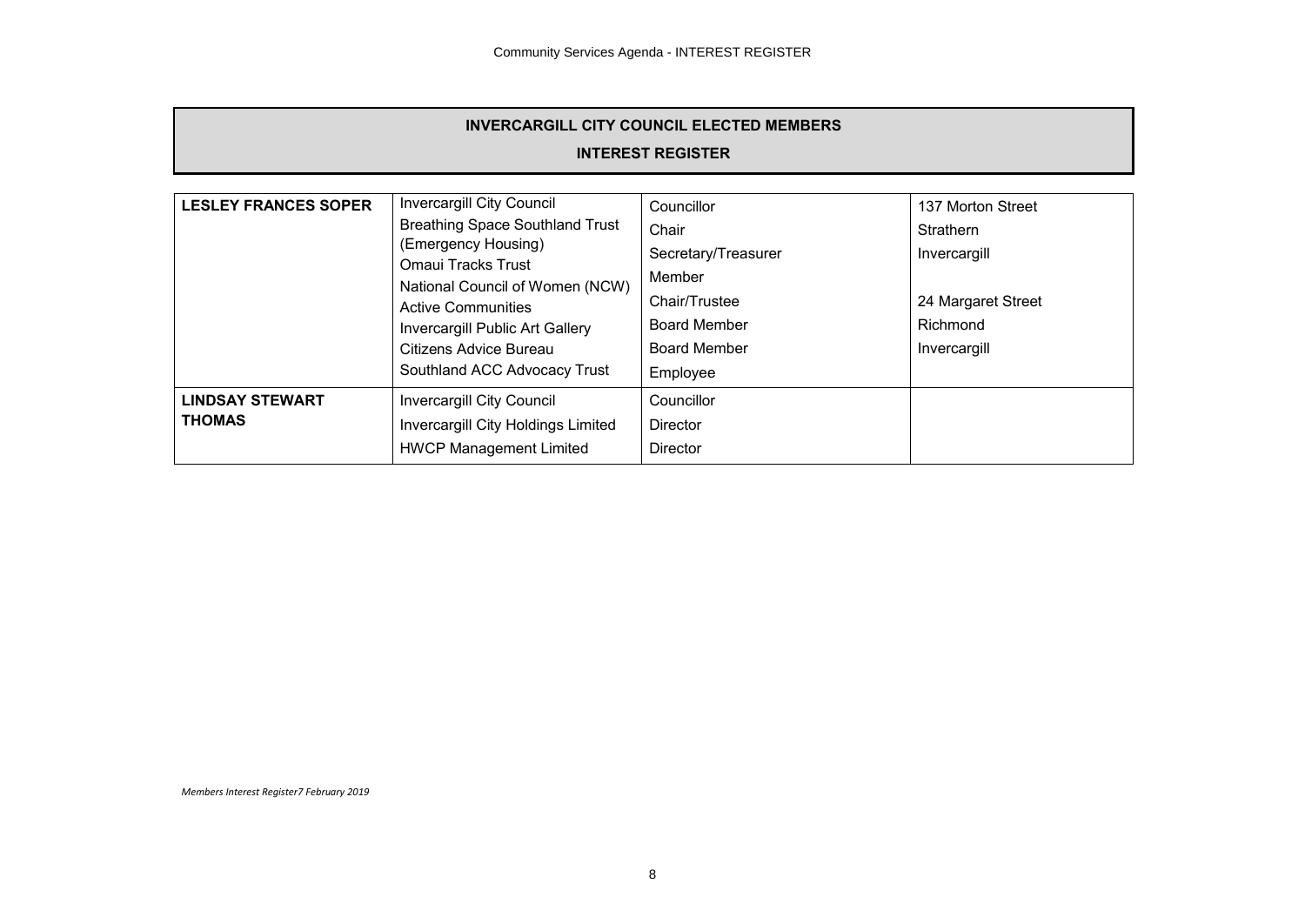#### **INTEREST REGISTER**

| <b>EXECUTIVE STAFF</b>  |                                  |                                                                                                                       |                 |
|-------------------------|----------------------------------|-----------------------------------------------------------------------------------------------------------------------|-----------------|
| <b>NAME</b>             | <b>ENTITY</b>                    | <b>INTERESTS</b>                                                                                                      | <b>PROPERTY</b> |
| <b>PAMELA GARE</b>      | <b>Invercargill City Council</b> | Director of Environmental and<br><b>Planning Services</b>                                                             |                 |
|                         | DJ & PM Gare Family Trust        | Trustee                                                                                                               |                 |
| <b>CLARE HADLEY</b>     | <b>Invercargill City Council</b> | <b>Chief Executive</b>                                                                                                |                 |
| <b>CAMERON MCINTOSH</b> | <b>Invercargill City Council</b> | Director of Works and Services                                                                                        |                 |
| <b>DAVID FOSTER</b>     | <b>Invercargill City Council</b> | Acting Director of Finance and<br><b>Corporate Services</b><br><b>Executive Director Foster and</b><br>Associates Ltd |                 |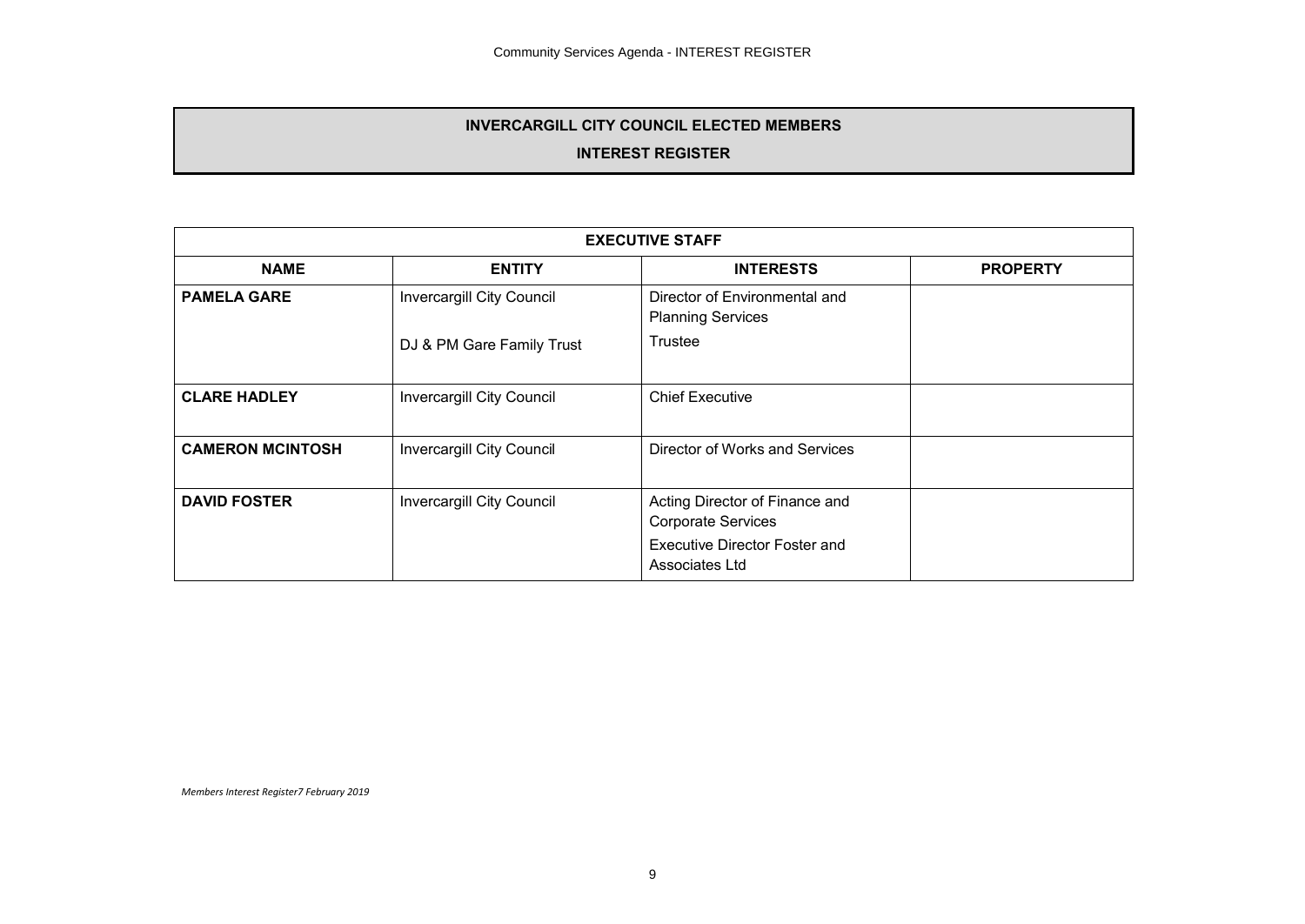# <span id="page-9-0"></span>**TO: COMMUNITY SERVICES COMMITTEE**

#### **FROM: MARY NAPPER, COMMUNITY DEVELOPMENT MANAGER**

# **MEETING DATE: TUESDAY 19 FEBRUARY 2019**

### **COMMUNITY DEVELOPMENT REPORT**

#### **SUMMARY**

Representatives from Oranga Tamariki and Barnardos NZ will be present to speak about a recently completed report regarding the care options for high needs young people in Waihopai (Invercargill).

#### **RECOMMENDATIONS**

#### **That the report be received.**

#### **IMPLICATIONS**

| 1. | Has this been provided for in the Long Term Plan/Annual Plan?<br>$N/A$ .                                                      |
|----|-------------------------------------------------------------------------------------------------------------------------------|
| 2. | Is a budget amendment required?<br>N/A.                                                                                       |
| 3. | Is this matter significant in terms of Council's Policy on Significance?<br>$N/A$ .                                           |
| 4. | Implications in terms of other Council Strategic Documents or Council Policy?<br>$N/A$ .                                      |
| 5. | Have the views of affected or interested persons been obtained and is any further<br>public consultation required?<br>$N/A$ . |
| 6. | Have the Child, Youth and Family Friendly Policy be considered?<br>Yes.                                                       |

#### **FINANCIAL IMPLICATIONS**

N/A.

### **WAIHOPAI SOLUTIONS TO CARE SCOPING PROJECT 2018**

The purpose of the project was to find solutions for how to provide care for high needs young people in Invercargill. The young people are in the care of Oranga Tamariki. The study explored the current care options for high needs young people aged 13 – 18 who are difficult to place within the care system.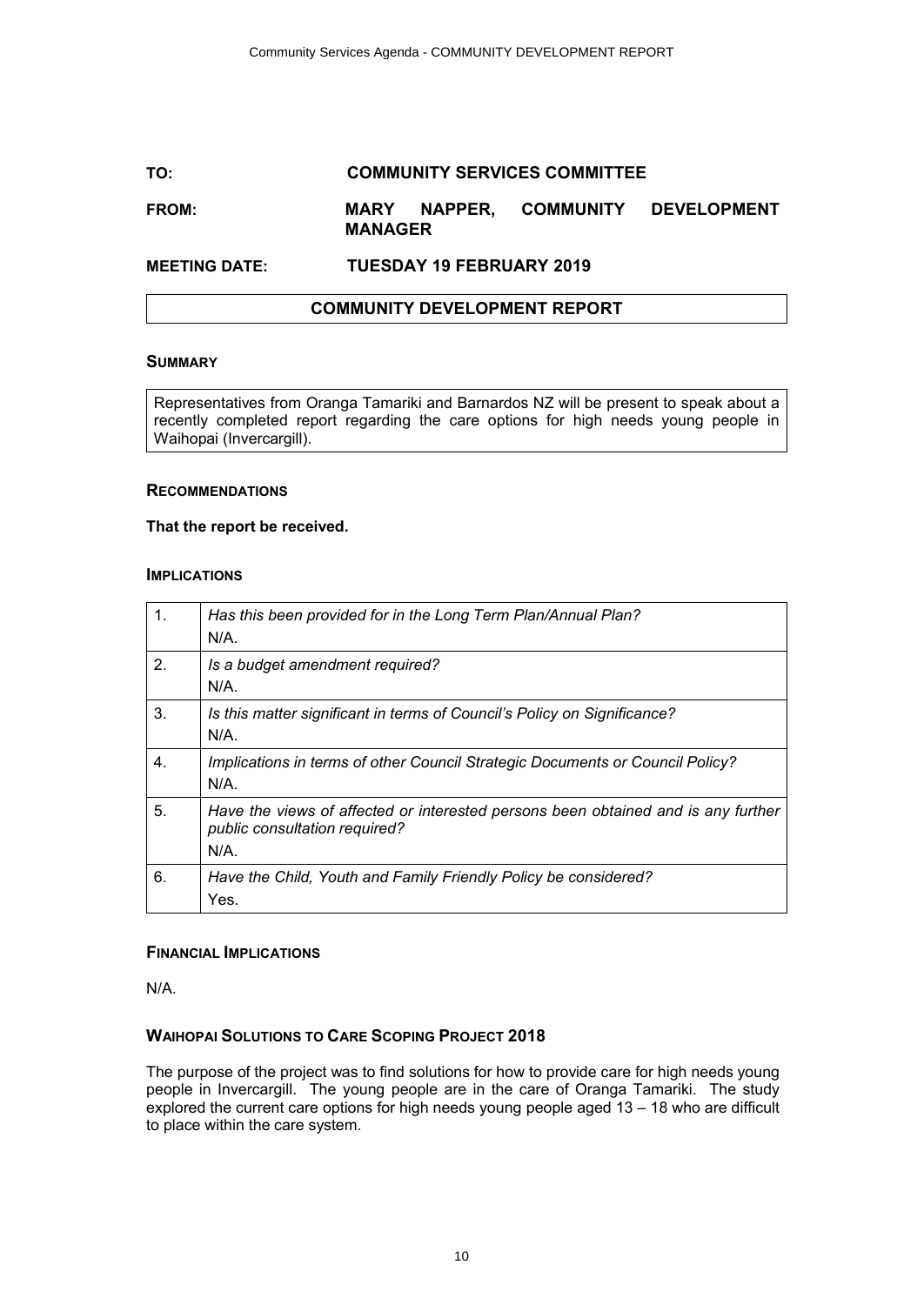The researcher heard from young people, caregivers, foster parents and professionals. Young people have said they would like stability, normality, a nurturing environment, genuine relationships, sense of belonging, support to develop life skills and support with contact with their birth whanau/family.

Megan Roskilley from Partnering for Outcomes, Oranga Tamariki and Michelle McElhinney from Barnardos New Zealand will present the outcomes of the research. Members of the project steering group will also be present: Judith McEnery: Director, Family Works, Presbyterian Support Southland, Carol McArthur: Service Leader, Adventure Development, Ros Harrington: Practice Manager, Open Home Foundation, Christine Simpson: Service Manager, PACT Group, Stacy Hughes: Operations Manager - Education Services, YMCA and Candace Bangura: Director, Number 10 One Stop Youth Shop.

### **CHILD YOUTH AND FAMILY FRIENDLY SUBCOMMITTEE**

The minutes of the Child Youth and Family Friendly Sub-Committee meeting held on 28 January 2019 are attached *(refer to Appendix 1).*

\*\*\*\*\*\*\*\*\*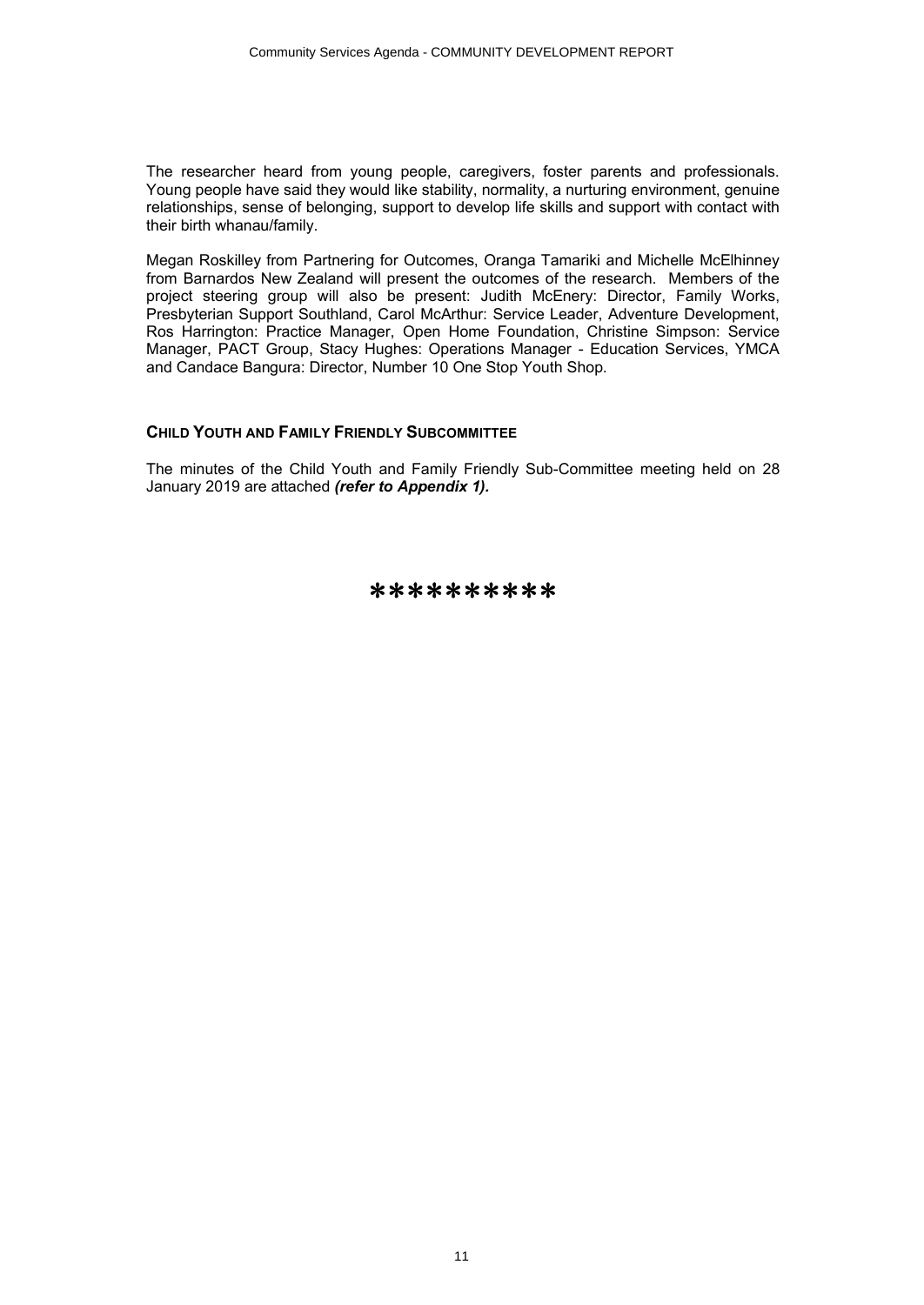# **APPENDIX 1**

#### <span id="page-11-0"></span>**MINUTES OF A MEETING OF THE CHILD, YOUTH AND FAMILY FRIENDLY SUB-COMMITTEE HELD IN THE COUNCIL CHAMBER, FIRST FLOOR, CIVIC ADMINISTRATION BUILDING, 101 ESK STREET, INVERCARGILL ON MONDAY 28 JANUARY 2019 AT 4.00 PM**

**PRESENT:** Cr D Ludlow Cr A Crackett R Amundsen R Thwaites P Ereckson V Hughey (on behalf of B McDermott)

**IN ATTENDANCE:** Ms M Napper – Community Development Manager Ms G Crawford – Community Development Officer Ms L Kuresa – Governance Officer

### 1. **APOLOGIES**

A McSoriley, A Knowles and B McDermott.

Moved P Ereckson, seconded Cr Amundsen and **RESOLVED** that the apologies be accepted.

## 2. **INTRODUCTION**

Cr Ludlow welcomed everyone to the meeting.

# 3. **MINUTES OF THEMEETING HELD ON 3 DECEMBER 2018**

Moved Cr Ludlow, seconded P Ereckson and **RESOLVED** that the minutes be accepted as a true and correct record with the amendment that R Amundsen was an apology.

### 4. **MATTERS ARISING**

### 4.1 **Child and Youth Wellbeing Strategy**

The report had been circulated and Cr Ludlow thanked the Committee for the work carried out to complete the submission on time.

### 5. **GENERAL BUSINESS**

The report had been circulated. M Napper and G Crawford took the meeting through the report.

#### 5.1 **Brand Update**

G Crawford spoke to this item.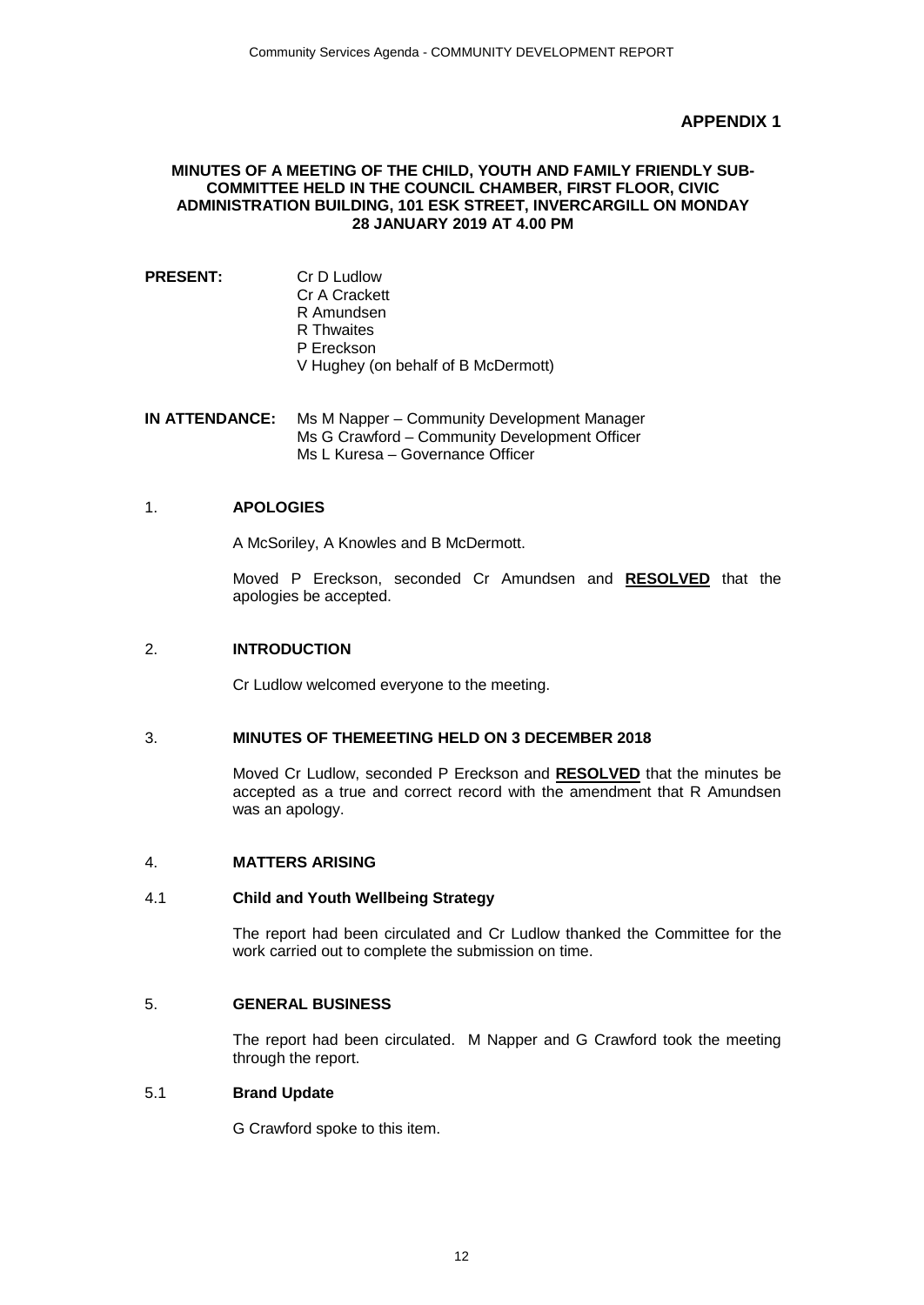Ms Crawford informed the meeting that the Kiwiana Christmas Festival was a success with children being very excited about the event. She informed the meeting of other business that had been branded since the last Committee meeting.

M Napper reminded the Committee that it is election year and closer to that time, the Committee may need to discuss how the brand could be highlighted to prospective candidates.

#### 5.2 **2019 Meeting Dates**

The report had been circulated for Committee Member information only.

#### 5.3 **Invercargill Licensing Trust – License Transfer**

**Note:** Cr Ludlow informed the meeting that he and Cr Amundsen would not be taking part in the discussions, due to the fact that they could be involved in a hearing process on this matter. They left the table and sat in the public gallery.

Ms Hughey chaired this part of the meeting.

Chris Ramsay, Chief Executive at the ILT was in attendance to speak to this item. The ILT are planning to activate the Wachner Place space by installing a temporary "container bar". It will be an inclusive space with shared food service and higher end products e.g. barista coffee and craft beers. It will not be a "booze barn" but a more European style facility, closing at 11.00 pm.

The Committee discussed this matter and agreed that it would be great to see the Wachner Place area better utilised. The Committee was not opposed to the proposal but would like see it being as family friendly as possible with healthy food options available, smokefree, the area well fenced so children cannot enter the road and other busy areas, toilets supervised and regularly cleaned.

M Napper reported that with regard to the Enrich School idea of a giant chess board, Council would be working with the school from mid-February on this idea. The young people were looking at the chess board being located at Queens Park.

#### 6. **URGENT BUSINESS**

Nil.

### 7. **NEXT MEETING**

The next meeting is scheduled to be held 11 March 2019.

There being no further business the meeting closed at 4.54 pm

# ∗∗∗∗∗∗∗∗∗∗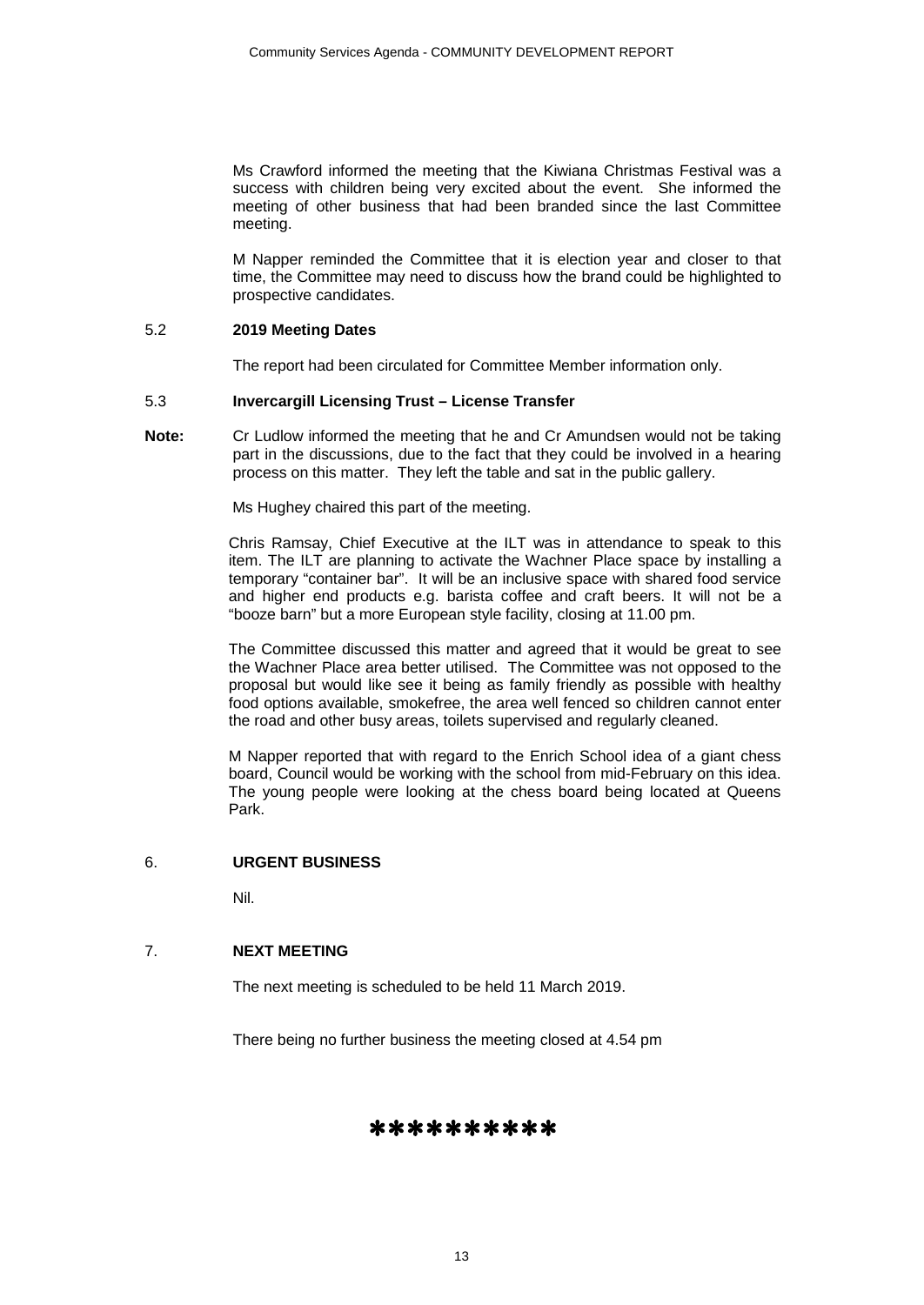#### <span id="page-13-0"></span>**MINUTES OF A MEETING OF THE COMMUNITY SERVICES COMMITTEE HELD IN THE COUNCIL CHAMBER, FIRST FLOOR, CIVIC ADMINISTRATION BUILDING, 101 ESK STREET, INVERCARGILL ON MONDAY 26 NOVEMBER 2018 AT 4.00 PM**

- **PRESENT:** Cr R L Abbott (Chair) Cr A J Arnold (Deputy Chair) Cr G D Lewis Cr L F Soper
- **IN ATTENDANCE:** Mrs G Henderson Bluff Community Board Mr C McIntosh – Director of Works and Services Mr R Pearson – Manager Roading Mr P Thompson – Aquatic Services Manager Mr S Ridden – Manager Corporate Services Mrs M Foster – Manager Library and Archives Ms M Napper – Community Development Manager Ms L McCoy - Building Assets Administration Ms L Kuresa – Governance Officer

# 1. **APOLOGIES**

Cr I L Esler, Cr T M Biddle, Cr R Currie and His Worship the Mayor, Mr T R Shadbolt.

Moved Cr Abbott, seconded Cr Soper and **RESOLVED** that the apologies be accepted.

# 2. **PUBLIC FORUM**

Nil.

### 3. **INTEREST REGISTER**

There were no changes to the Interest Register.

### 4. **COMMUNITY INITIATIVES REPORT**

### 3.1 **Age Concern**

Mrs Janette Turner and Mrs Chris Cunningham from Age Concern were in attendance to speak to this item. They took the meeting through a PowerPoint presentation.

In response to questions, the following answers were given:

Elder abuse cases involve physical, financial, and emotional abuse and 70% of that is family members. We get a lot through Power of Attorney but there are all forms of elder abuse. We get five to six elder abuse referrals a week.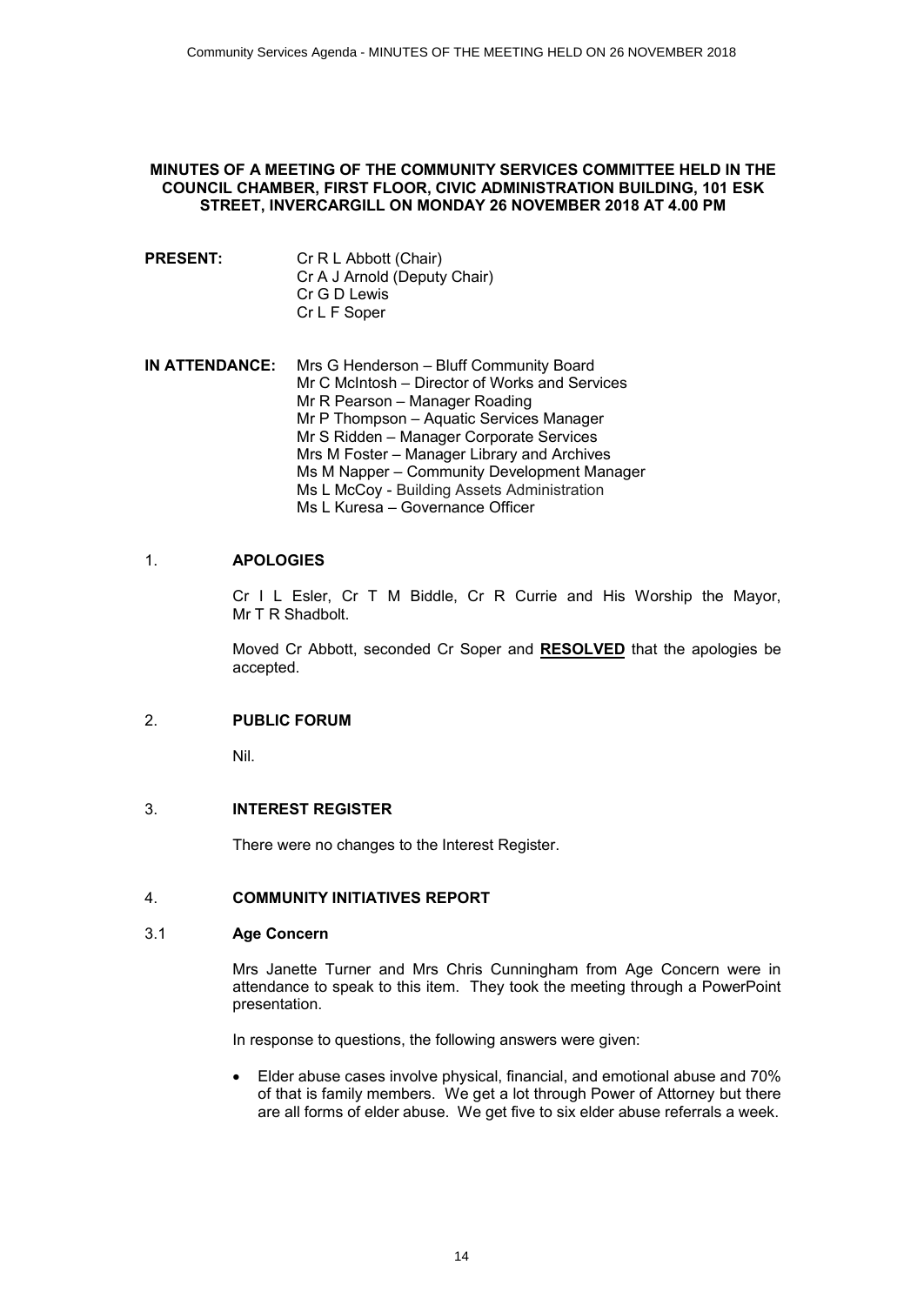- In Southland 2,359 people reported some form of trouble they were in throughout the year. Once its investigated it either goes into Elder Abuse social workers or social workers are require to do community social work, which involves filling in subsidy forms for rest homes, sorting out their accounts and going to the bank with them.
- People have enduring Power of Attorney in all forms. Some banks mistakenly take the Power of Attorney documents without them being activated and they do need to be activated for it to be legal. A lot of what we deal with have not been activated or have been activated without the parent there.
- It's an issue that's happening nationwide. All Age Concerns have the same issues as we have.
- We usually get the cases overturned with lawyers and if it's really bad we leave it in the hands of the lawyers to deal with. There have been a few cases that may have gone through the Court and the people have been charged but our aim is to stop it. The important part is to do no more harm when we go in to investigate a case. If it is a son/daughter we have to try and preserve that relationship before it breaks up the family.
- ∑ A lot of people think they have to give the Power of Attorney to a family member but it can be someone they trust who is not family.
- We observe all rest homes in Southland and the managers of the rest homes as well as the families also call us in if an issue arises.

Cr A Arnold thanked Mrs Turner and Mrs Cunningham for taking the time to present to the Committee.

Moved Cr Abbott, seconded Cr Soper and **RESOLVED** that a motion of thanks be given to Mrs Turner, Mrs Cunningham and the team for the good work they do.

### 5. **MINUTES OF THE MEETING HELD ON 23 OCTOBER 2018**

Moved Cr Lewis, seconded Cr Soper and **RESOLVED** that the minutes be adopted.

### 6. **MONITORING OF SERVICE PERFORMANCE**

The report had been circulated.

In response to questions, the following answers were given:

- Library staff are coping well with the renovations. They are working out of their work areas and sharing spaces but that's only for a short time. Return shelves have just been installed and they are proving extremely popular.
- Special racking has been provided for the Art Society and they have moved a lot of their art work into that space.

Moved Cr Soper, seconded Cr Abbott and **RESOLVED** that the report be received.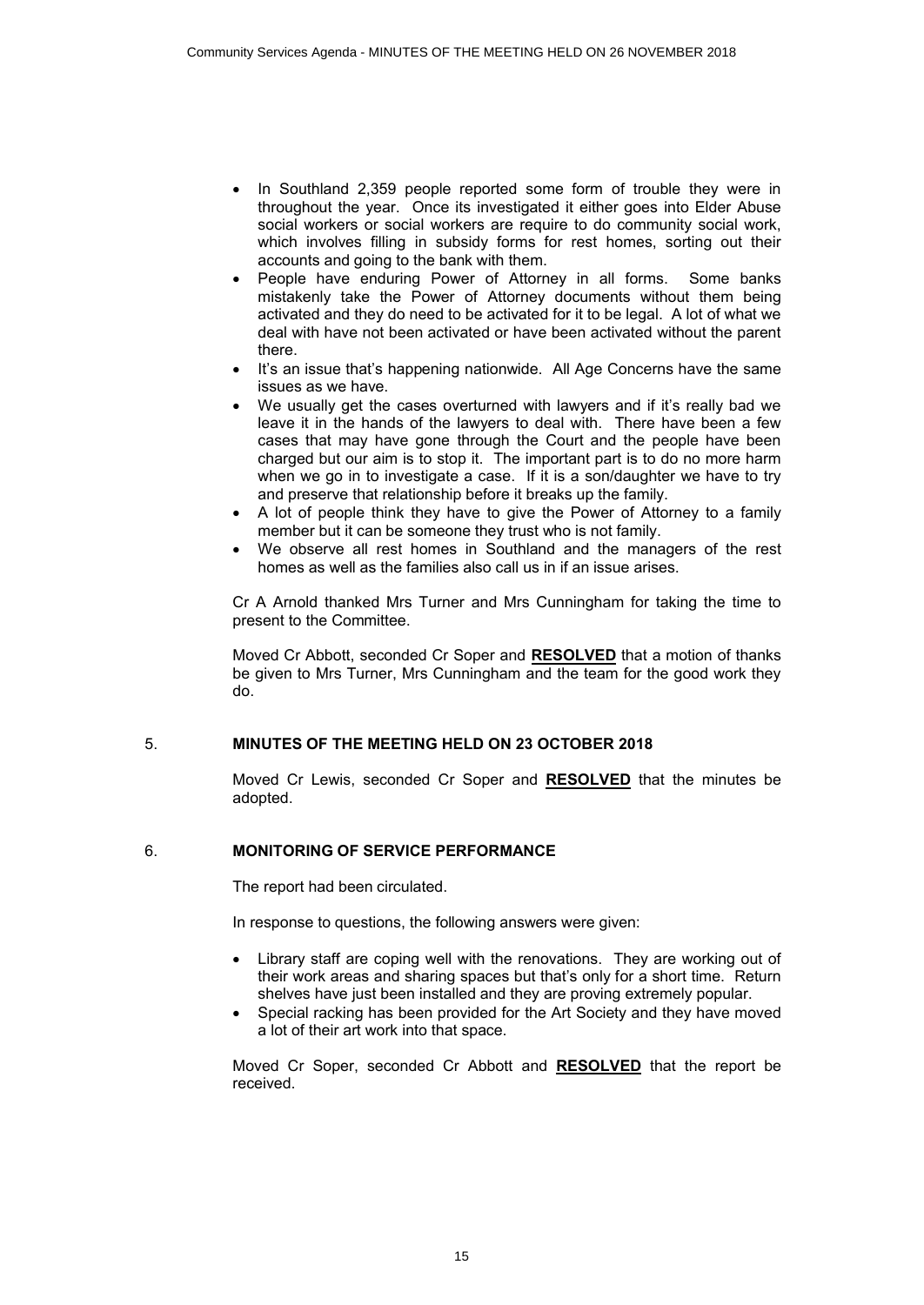#### 7. **APPLICATION FOR GRANT FUNDING TOWARDS 2019 ILT LEARN TO SWIM PROGRAMME AT SPLASH PALACE**

The report had been circulated and Mr Thompson took the meeting through it.

**Moved** Cr Soper, seconded Cr Lewis that the report be received;

AND THAT

Council resolves that the Aquatic Services Manager is authorised to apply to the Invercargill Licensing Trust and the ILT Foundation for grant funding towards the 2019 ILT Learn to Swim Programme at Splash Palace.

In response to questions, the following answers were given:

- We are only able to determine the level of funding in December where the actual numbers for the previous year to be provided to the ILT. The grant could be as high as \$135,000, which is the norm.
- It depends largely on numbers. Increase or decrease in primary school rolls has a direct relationship of what we expect to see in terms of a grant funding application.
- The ILT is very committed to the programme. This is a partnership that gets us a lot of positive attention nationwide. We have seen examples of best practise and good practice working with our local community funders.

The motion, now being put, was **RESOLVED** in the **affirmative.**

### 8. **URGENT BUSINESS**

Nil.

There being no further business the meeting closed at 4.34 pm.

# \*\*\*\*\*\*\*\*\*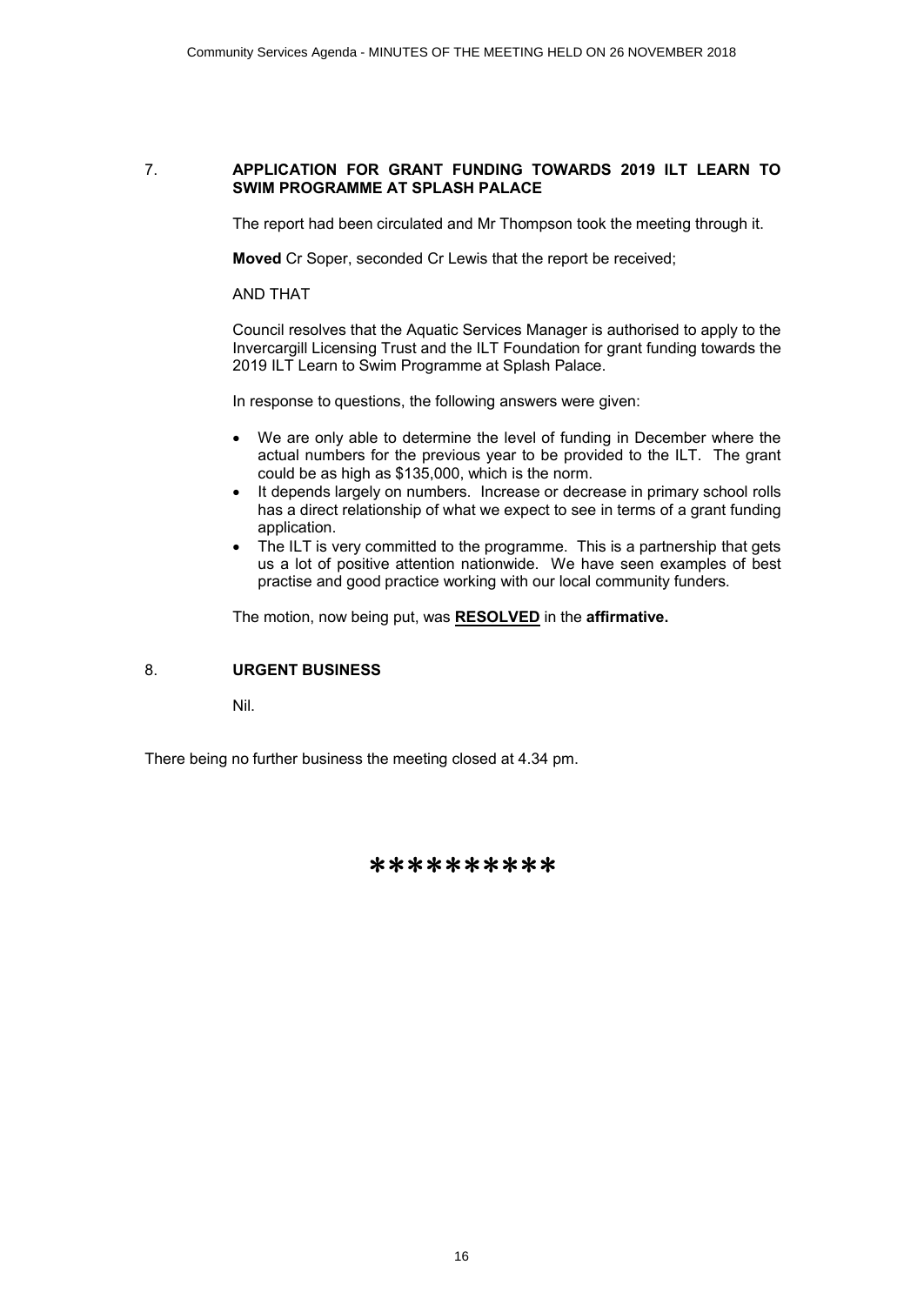# <span id="page-16-0"></span>**TO: COMMUNITY SERVICES COMMITTEE**

### **FROM: MELISSA BROOK, MANAGER STRATEGY AND POLICY**

# **MEETING DATE: TUESDAY 19 FEBRUARY 2019**

#### **MONITORING OF SERVICE PERFORMANCE**

### **SUMMARY**

Reporting on the Community Services levels of service measures for the period comprising 1 July 2018 to 31 December 2018.

#### **RECOMMENDATIONS**

#### **It is recommended that the report be received.**

#### **IMPLICATIONS**

| $1_{-}$ | Has this been provided for in the Long Term Plan/Annual Plan?                                                                      |
|---------|------------------------------------------------------------------------------------------------------------------------------------|
|         | The report monitors performance in relation to levels of service measures identified<br>in the Long Term Plan and the Annual Plan. |
| 2.      | Is a budget amendment required?                                                                                                    |
|         | No.                                                                                                                                |
| 3.      | Is this matter significant in terms of Council's Policy on Significance?                                                           |
|         | No.                                                                                                                                |
| 4.      | Implications in terms of other Council Strategic Documents or Council Policy?                                                      |
|         | No.                                                                                                                                |
| 5.      | Have the views of affected or interested persons been obtained and is any further<br>public consultation required?                 |
|         | No.                                                                                                                                |
| 6.      | Has the Child, Youth and Family Friendly Policy been considered?                                                                   |
|         | Yes.                                                                                                                               |

#### **FINANCIAL IMPLICATIONS**

No financial implications arise from this report.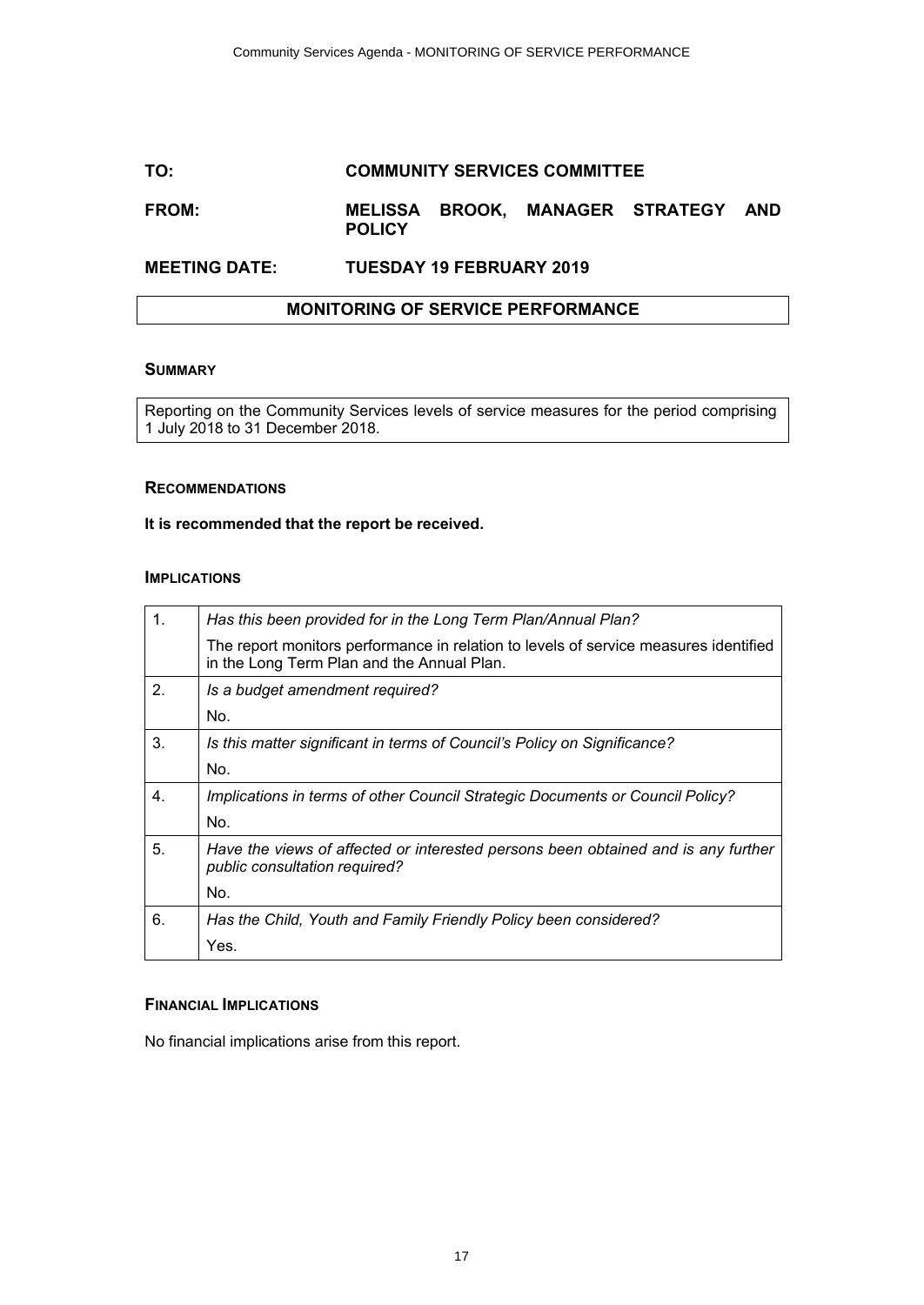# <span id="page-17-0"></span>**COMMUNITY DEVELOPMENT**

|                                                        | 1 July 2018 to<br>31 December 2018 |
|--------------------------------------------------------|------------------------------------|
| <b>Neighbourhood Support</b>                           |                                    |
| Number of households involved in Neighbourhood Support | 1.327                              |
| Number of groups involved in Neighbourhood Support     | 128                                |



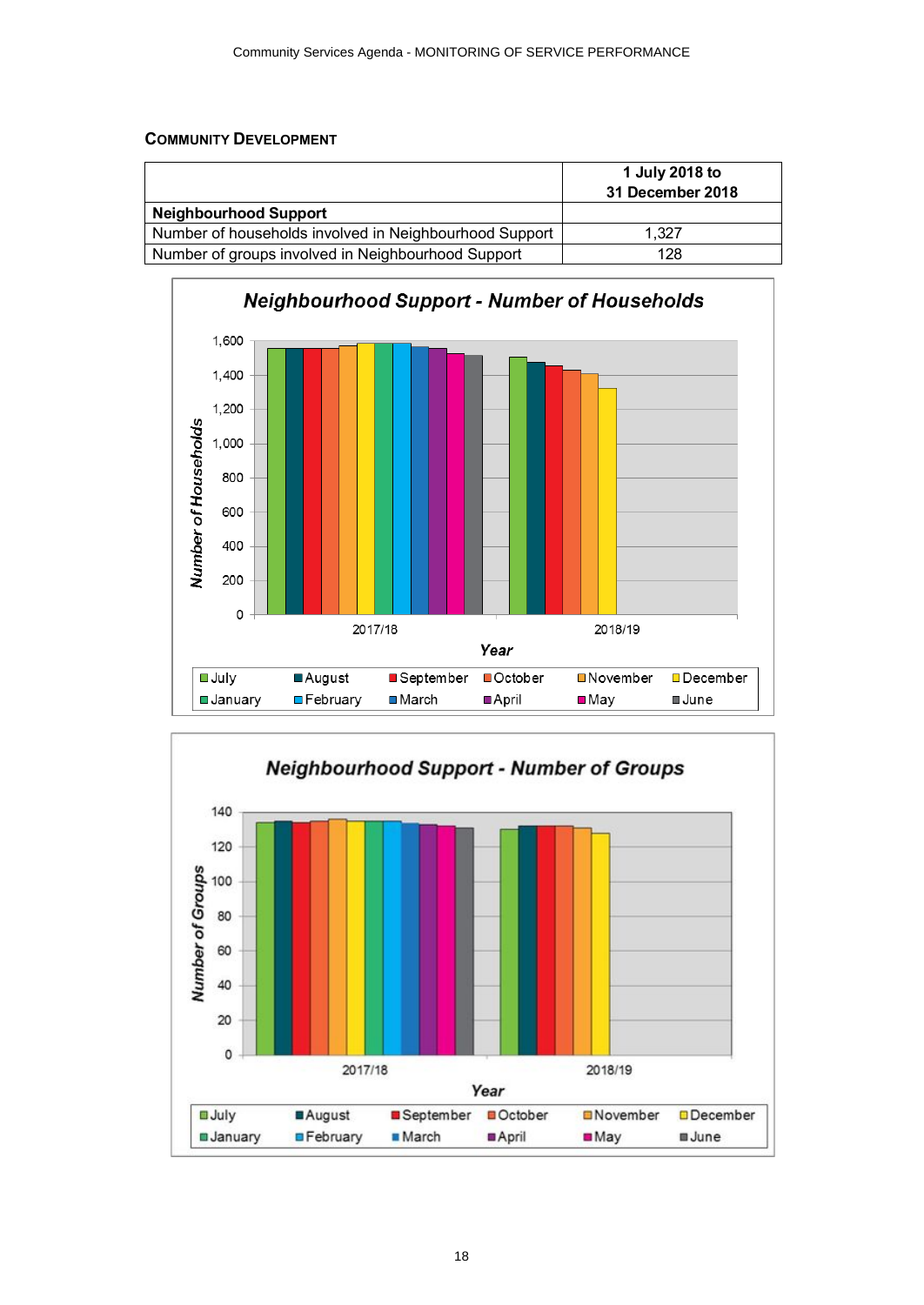### <span id="page-18-0"></span>**COMMENTARY**

#### **Neighbourhood Support**

The number of households involved continues to reduce. The number of groups is more stable as reestablishment meetings are held when at least one household remains interested. The newsletter which has been delivered to households in the past will be published in the Southland Express in February.

#### **Community Funding**

The Creative Communities Invercargill and Invercargill Active Communities allocated funding in December:

Arts Murihiku Charitable Trust - singing workshops \$1,108; Matariki lantern workshops \$845.00 The Southland Art Foundation - William Hodges Artist in Residency exhibition \$2,067.00 Bluff Promotions - Summer Concert \$1,726.00 Port Softball Club - Equipment \$769.00 Southland BMX Club - Equipment \$500.00 Invercargill Se Jong Tae Kwo Do - Equipment \$5,000.00 Panthers Softball Club - Equipment \$3,373.00

> Commentary provided by Mary Napper **Manager – Community Development**



# **LIBRARIES AND ARCHIVES**

*Graph of Library Services Borrowing Levels*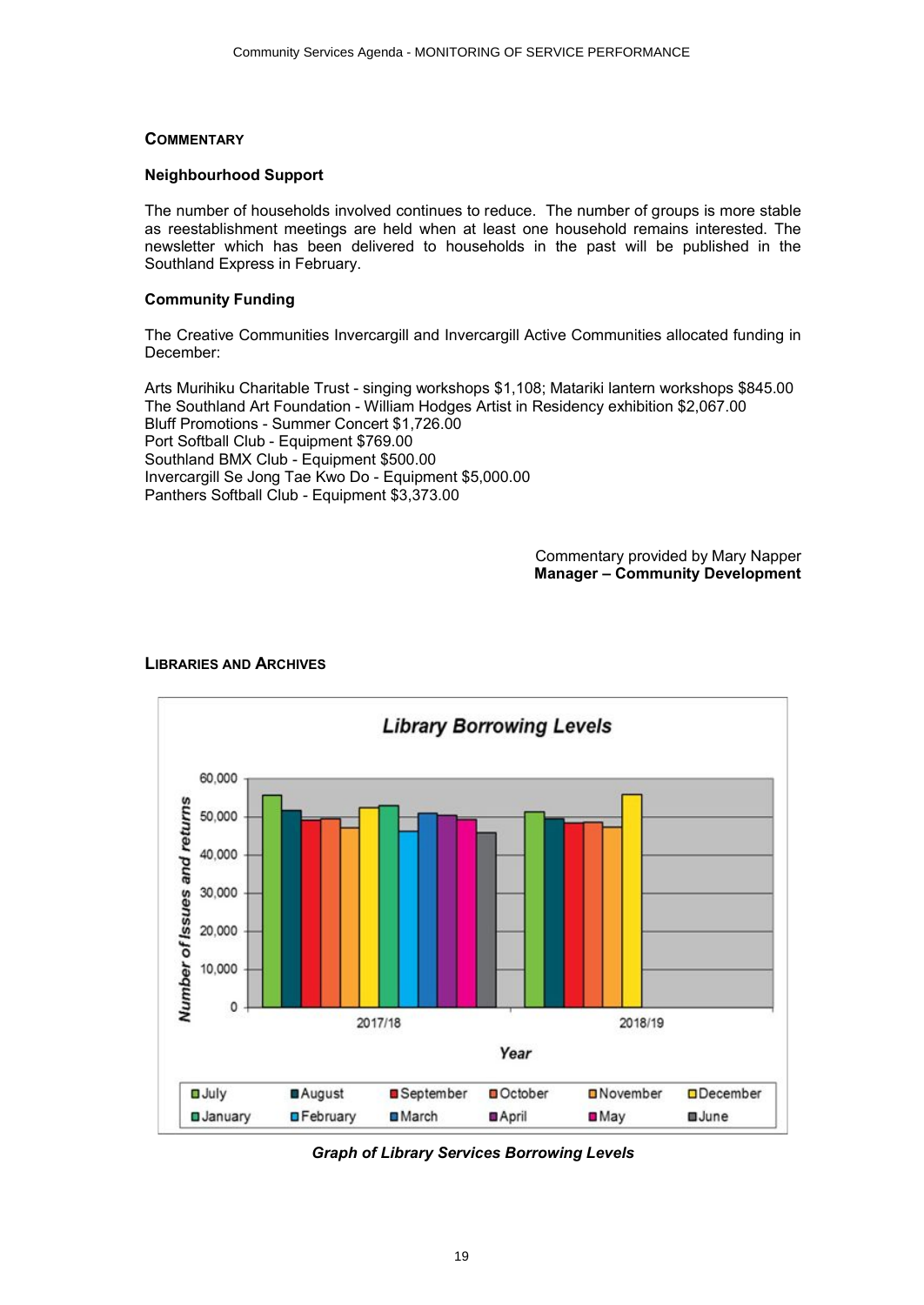### **COMMENTARY**

# **Total Circulation**

| All Items                 | 2017    | 2018    |
|---------------------------|---------|---------|
| October                   | 49.541  | 48,559  |
| <b>Total</b>              | 49,541  | 48,559  |
| <b>Total Year to Date</b> | 207,692 | 197,915 |
|                           |         |         |
| All Items                 | 2017    | 2018    |
| November                  | 47,213  | 47,314  |
| <b>Total</b>              | 47,213  | 47,314  |
| <b>Total Year to Date</b> | 254,905 | 245,229 |
|                           |         |         |
| All Items                 | 2017    | 2018    |
| December                  | 52,515  | 55,946  |
| <b>Total</b>              | 52,515  | 55,946  |
| <b>Total Year to Date</b> | 307,420 | 301,175 |

Circulation has shown an improvement in December as the Library refurbishment project is nearing completion. Year to date circulation is down by 2%.

#### **Visitor Numbers**

|                           | 2017    | 2018    |
|---------------------------|---------|---------|
| October                   | 43,232  | 40,976  |
| <b>Total</b>              | 43,232  | 40,976  |
| <b>Total Year to Date</b> | 173,519 | 159,643 |
|                           |         |         |
|                           | 2017    | 2018    |
| November                  | 41,038  | 40,009  |
| <b>Total</b>              | 41,038  | 40,009  |
| <b>Total Year to Date</b> | 214,557 | 199,652 |

|                           | 2017    | 2018    |
|---------------------------|---------|---------|
| December                  | 41.788  | 48.788  |
| <b>Total</b>              | 41.788  | 48,788  |
| <b>Total Year to Date</b> | 256,345 | 248,440 |

Visitor numbers have shown an increase in December as the refurbishment project has not included the public areas. Holiday programmes also started in December with the Activity Space now available for use. Year to date visitor numbers are down 3%.

#### **Membership**

| From         | October 2017 | October 2018 |
|--------------|--------------|--------------|
| Invercargill | 186          | 191          |
| <b>Bluff</b> |              |              |
| Other        |              |              |
| <b>Total</b> | 195          | 195          |

| From         | November 2017 | November 2018 |
|--------------|---------------|---------------|
| Invercargill | 145           | 173           |
| <b>Bluff</b> |               |               |
| Other        |               |               |
| <b>Total</b> | 151           | 177           |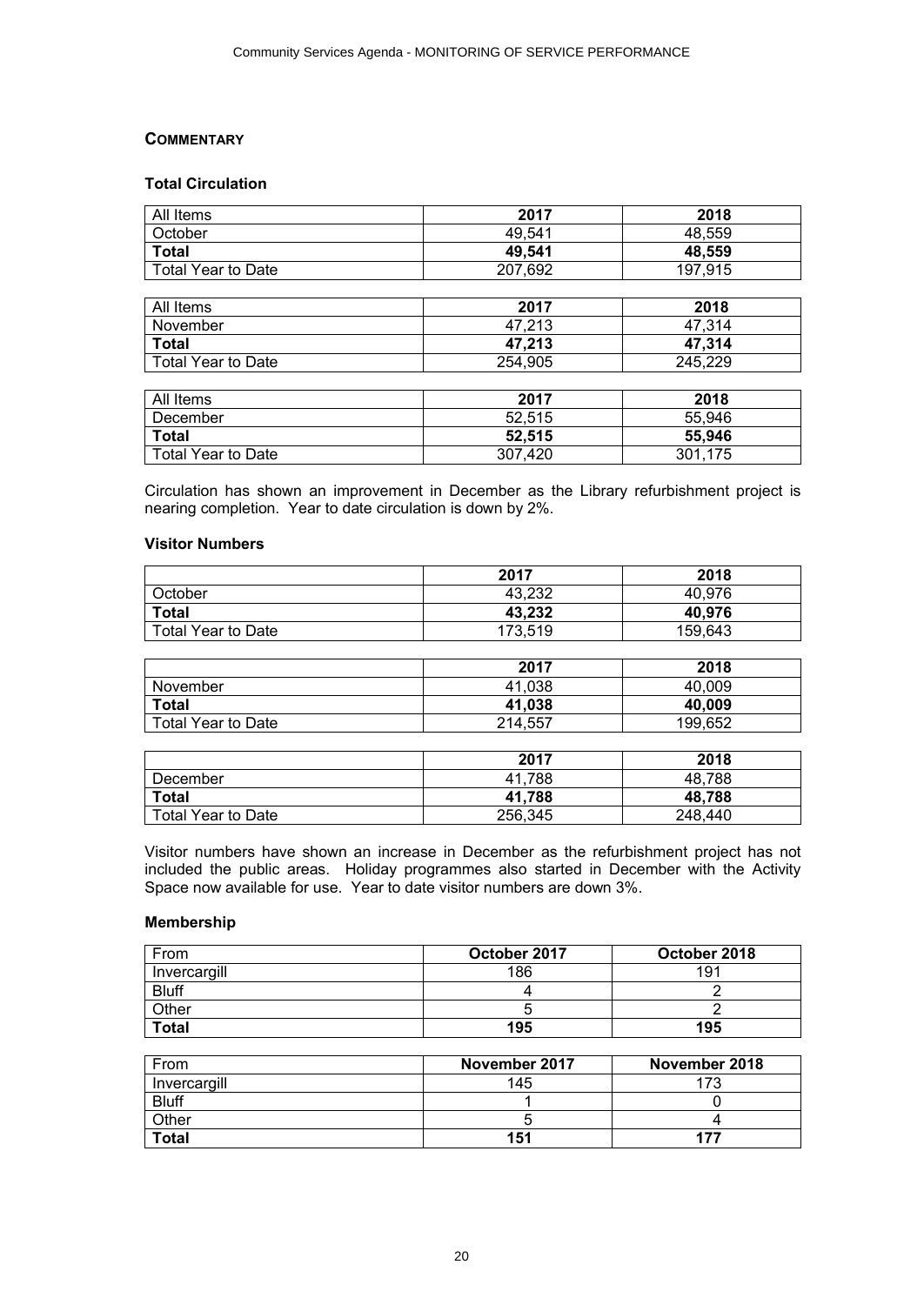| From         | December 2017 | December 2018 |
|--------------|---------------|---------------|
| Invercargill | 74            | 75            |
| <b>Bluff</b> |               |               |
| Other        |               |               |
| <b>Total</b> | 180           | 185           |

#### **Total Membership**

| From               | 2017/18 | 2018/19 |
|--------------------|---------|---------|
| Invercargill/Bluff | 1142    | .475    |
| Other              | 38      | 35      |
| Total              | .180    | 1.510   |

Membership has also improved in December and is now back on target.

#### **E-Book/E-Audio Circulation Statistics**

|                    | October 2017 | October 2018 |
|--------------------|--------------|--------------|
| e-Books            | 1,285        | 1.545        |
| e-Audio            | 423          | 482          |
| <b>Total</b>       | 1,708        | 2.027        |
| Total Year to Date | 7,065        | 8,037        |

|                    | November 2017 | November 2018 |
|--------------------|---------------|---------------|
| e-Books            | 1,309         | 1.475         |
| e-Audio            | 383           | 481           |
| <b>Total</b>       | 1.692         | 1.956         |
| Total Year to Date | 8.757         | 9.993         |

|                    | December 2017 | December 2018 |
|--------------------|---------------|---------------|
| e-Books            | 1.376         | 1.516         |
| e-Audio            | 383           | 447           |
| <b>Total</b>       | 1.759         | 1.963         |
| Total Year to Date | 10,516        | 11.956        |

#### **Total for Year**

|              | 2017/18 | 2018/19 |
|--------------|---------|---------|
| e-Books      | 8,207   | 9,188   |
| e-Audio      | 2,309   | 2,768   |
| <b>Total</b> | 10.516  | 11,956  |

Circulation of eBooks and eAudio shows a 14% increase for year to date.

#### **Events/Programmes/Projects**

#### **Library Refurbishment Update - Stage 4 (and final stage)**

Stage 4 is nearing completion with staff moving back into workroom areas in January 2019. The Learning and Activity Spaces are now available for use with the Makerspace scheduled for completion in January 2019. The new Parent's Room is completed with facilities for baby changing and feeding. There are still some minor items to be completed such as replacing carpet tiles in the Meeting Room.

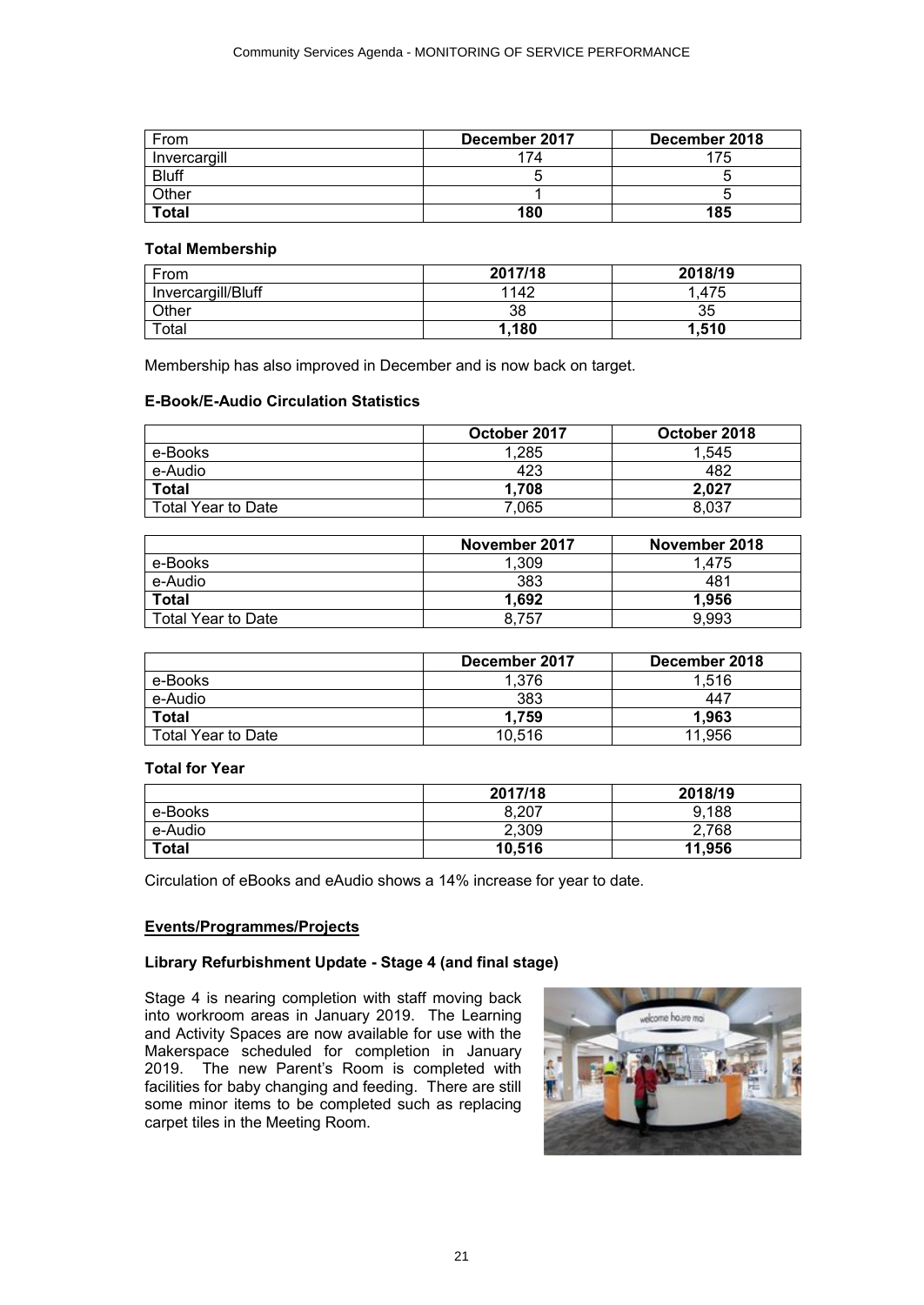#### **Public Libraries New Zealand Summer Reading Programme Adventure Awaits!**

A marketing collaboration with Public Libraries of New Zealand and the Invercargill Public Library team have been working on an exciting project for the Public Libraries of New Zealand. As part of the nationwide summer reading promotion, the team was hired to plan an engaging social media campaign to encourage parents nationwide to enrol their children in reading programmes and events at their local libraries this summer. The campaign was called "Adventure Awaits" and featured local Southland children in a series of videos and photos showcasing the magic of reading, and the adventures it can take you on.

As of 24 January, the campaign has seen 21,699 children sign up and 158 libraries participate with over 13,000 books read. Updated information is available on their website [http://www.publiclibraries.org.nz/LibrariesToday/SummerHolidayProgrammes.aspx.](http://www.publiclibraries.org.nz/LibrariesToday/SummerHolidayProgrammes.aspx)



### **Shared Services - Invercargill Public Art Gallery (temporarily)**

In December the Library and Archive welcomed the staff of the Invercargill Public Art Gallery. Having had to vacate their Don Street premises, Invercargill Public Art Gallery staff have temporarily relocated to the Library until their collaborative venture with the Southland Museum and Art Gallery comes to fruition. Their framed art, works on paper and sculptures are also temporarily located with us in our temperature and humiditycontrolled archive stacks. Both Library and Invercargill Public Art Gallery staff are excited about the collaboration opportunities this provides.



### **Home Services Party 2018**

Home Services is a free library service for people within the Invercargill City Council rating area who find it difficult to visit their local library because of age or disability.

The annual Home Services party was held on 27 November 2018 at the Invercargill Workingmen's Club. This event is an opportunity for the library members receiving our housebound service and those volunteers who deliver to them to come together and enjoy an afternoon of entertainment and refreshments. Approximately 90 people attended the event.

Cindy Mulrooney organised a great programme with the theme being "The show must go on"; a celebration of the wonderful music from films and shows. Special guests performing were Buffy Edlin, Cassandra Robinson, and the St John's Girls' School choir, and as always everyone also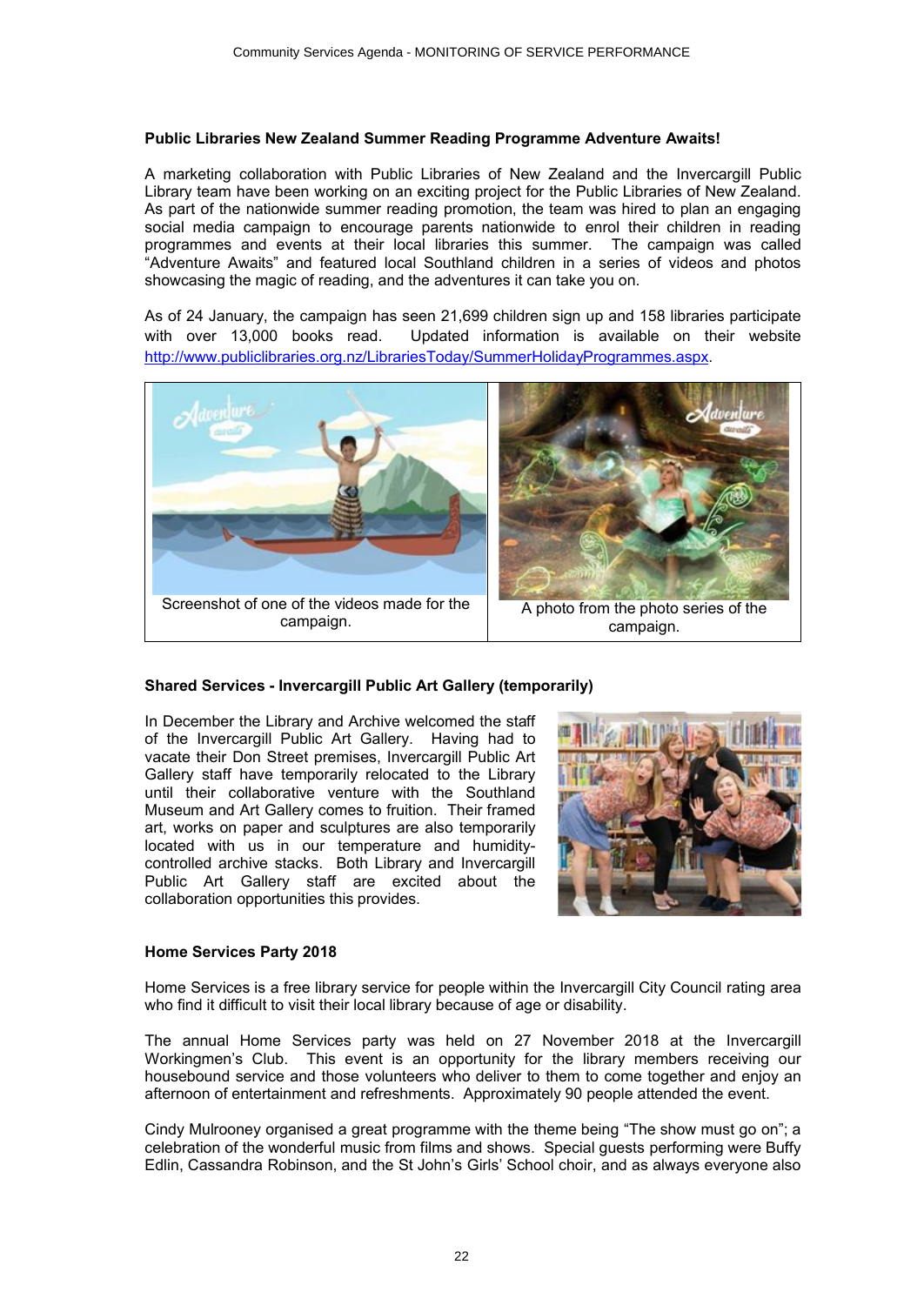enjoyed the sing-along with the Lyrical Librarians. The Mayor made time to come and address the guests which was much appreciated.

We would not be able to host this event without sponsorship and are very grateful to our generous sponsors New Zealand Aluminium Smelters, Kaye's Bakery and Blue Star Taxis. The assistance given by library staff from all departments is appreciated – this event is a tradition which is looked forward to both by staff and guests alike.

#### **Holiday Programme - The six days of Christmas**

This was a new programme of events for the week leading up to Christmas to provide some fun activities for children and families who had finished school for the year. All of the library's regular clubs and programmes had ended by this time, so there was a gap in programming which was filled with a week of free Christmas events for all ages.

Every morning there was a Christmas story and craft, including decoration making, which the children could take home or use to help decorate the library Christmas tree. This was followed every afternoon by 'Boredom Busters' which included: Lego building, the quintessential crafts: Big games and Christmas card making. There was also the ever popular Colouring in competition with a Christmas theme. For the adults there was the annual Chatter Christmas Party and the traditional Christmas Carols in the library led by the Lyrical Librarians and the St John's Girls' School choir.

These events were well attended and added to the festive feel of the lead up to Christmas.



#### **Meeting Spaces**

|                           | 2017 | 2018 |
|---------------------------|------|------|
| )ctober                   | 60   | 49   |
| <b>Total</b>              | 60   | 49   |
| <b>Total Year to Date</b> | nn 1 | 201  |

|                    | 2017 | 2018 |
|--------------------|------|------|
| November           | 68   | 57   |
| <b>Total</b>       | 68   | 57   |
| Total Year to Date | 289  | 258  |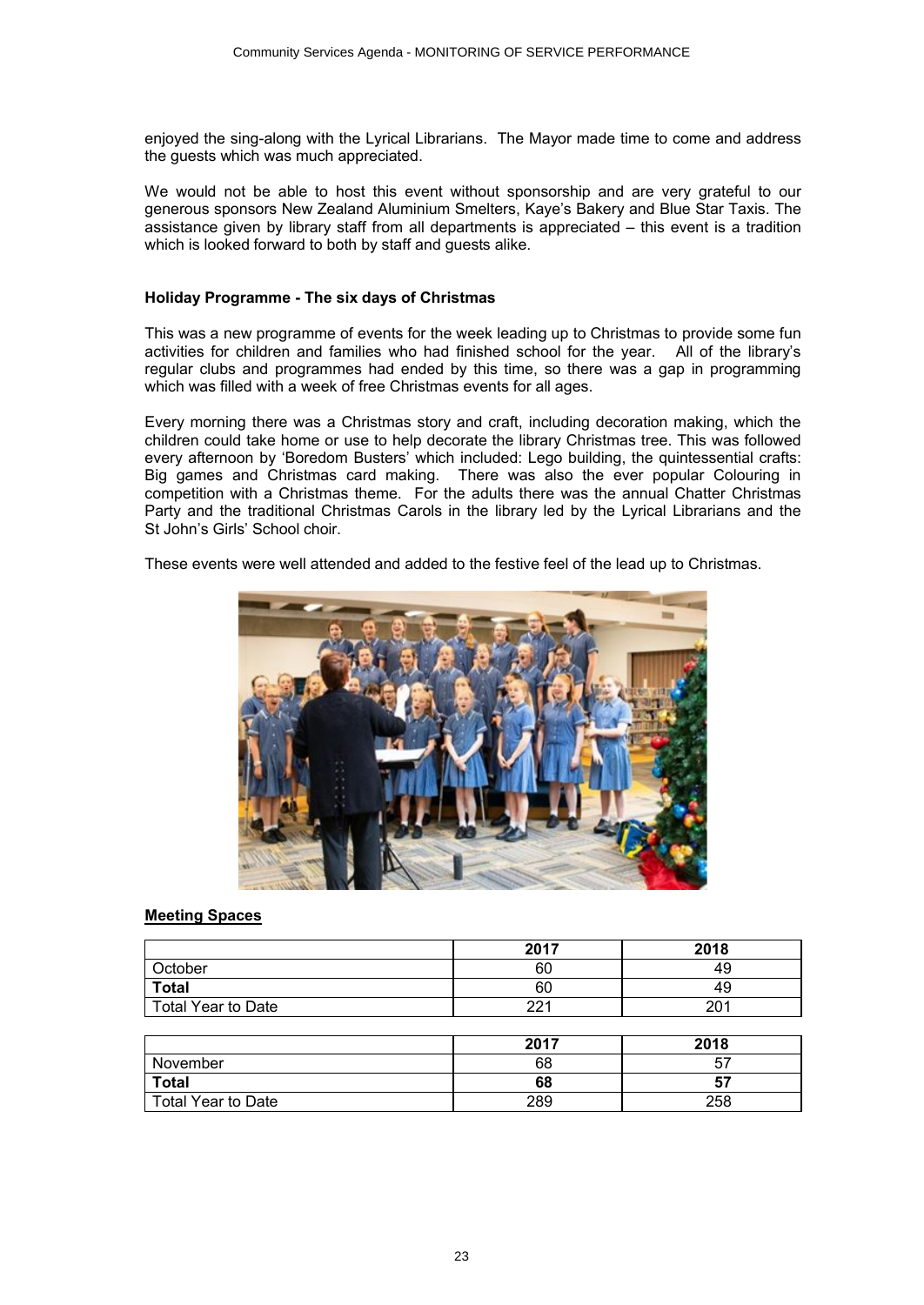<span id="page-23-0"></span>

|                    | 2017    | 2018 |
|--------------------|---------|------|
| December           | ^7<br>ິ | 44   |
| <b>Total</b>       | 57      | 44   |
| Total Year to Date | 326     | ふいつ  |

Access to meeting spaces remains restricted with a decrease of 7.4% in their use for the year to date. Carpet is being laid in the Meeting Room in January 2019 with full access available from that date. It is expected usage will increase from that date.

#### **Displays**

Armistice Day Aviary 100 year celebrations Mental Health Awareness Inner Wheel Club of Invercargill North – Last Night of the Proms

#### Commentary provided by Marianne Foster **Manager – Libraries and Archives**

#### **POOLS**

### **Use of Services**

Annual pool usage maintained at a minimum of six visits per head of population. *(LTP measure)*



#### *Graph of Pool Admission Numbers*

### **EVENTS**

#### **October**

1 - 12 School Holiday Programme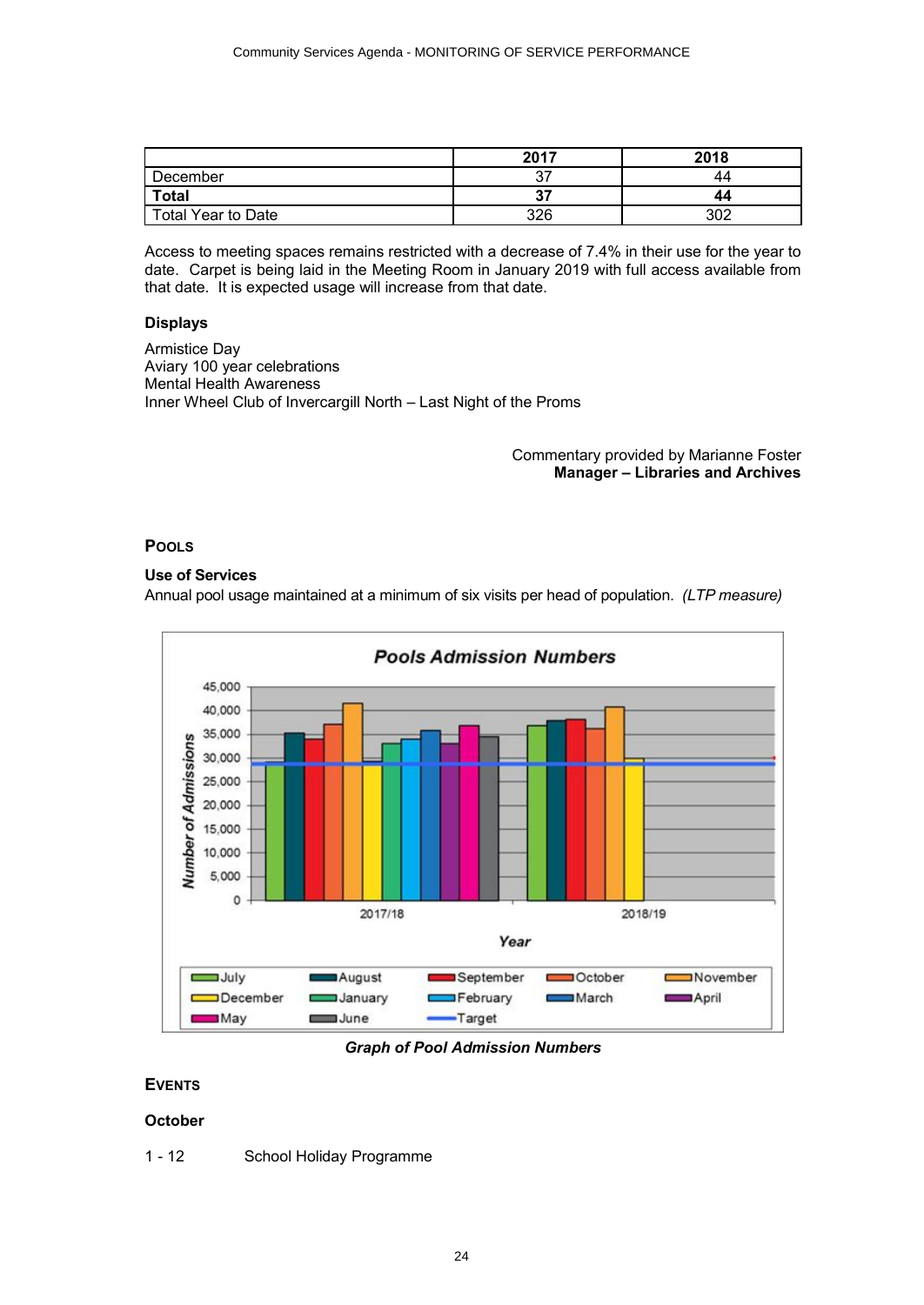| 15 - 19         | Swimming clubs start back                                                                                                                                 |
|-----------------|-----------------------------------------------------------------------------------------------------------------------------------------------------------|
| <b>Mon 22</b>   | Labour Day - Pool Open 11.00 am - 4.00 pm                                                                                                                 |
| Fri 26          | Waterpolo starts 3.30 pm - 6.00 pm and 7.30 pm - 9.00 pm<br>Limited lane swimming and aqua jogging space                                                  |
| Sat 27          | Orca Long Course Swim Meet<br>50m pool closed 7.30 am - 12.30 pm and 4.30 pm - 8.00 pm<br>No lane swimming, aqua jogging or hydroslide during these times |
| Sun 28          | Orca Long Course Swim Meet<br>50m pool closed 8.30 am - 12.00 pm and 2.30 pm - 6.00 pm<br>No lane swimming, aqua jogging or hydroslide during these times |
| <b>November</b> |                                                                                                                                                           |
| Sun 4           | Fostering Kids Pool Party 10.00 am - 2.00 pm                                                                                                              |
| $C_{n+1}$ 10    | Muribiku Anniversory Most                                                                                                                                 |

| sat 10 | <b>MUTINIKU ANNIVERSARY MEET</b>                                |
|--------|-----------------------------------------------------------------|
|        | 50m main pool closed 2.00 pm - 7.00 pm                          |
|        | No lane swimming, aqua jogging or hydroslide during these times |
| Fri 23 | Last day for Friday Waterpolo                                   |

# **December**

| <b>Thu 13</b> | Southland Swimming Champs<br>50m main pool, hydroslide and learner's pool closed 6.00 pm - 9.00 pm                           |
|---------------|------------------------------------------------------------------------------------------------------------------------------|
| Fri 14        | Southland Swimming Champs<br>50m main pool, hydroslide and learner's pool closed 8.00 am - 11.00 am<br>and 5.00 pm - 9.00 pm |
| <b>Sat 15</b> | Southland Swimming Champs<br>50m main pool, hydroslide and learner's pool closed 8.00 am - 11.00 am<br>and 4.00 pm - 8.00 pm |
| <b>Sun 16</b> | Southland Swimming Champs<br>50m main pool, hydroslide and learner's pool closed 8.00 am - 12.00 pm<br>and 2.00 pm - 7.00 pm |
| Tue 18        | Streets Christmas Pool Party 11.00 am - 3.00 pm                                                                              |
| Tue 25        | Christmas Day - Closed                                                                                                       |

# **DECLINED BOOKINGS DUE TO SPACE LIMITATIONS**

# **October**

Canoe club unable to train due to competing events (1 session). Synchronised swimming unable to train due to competing events (1 session).

#### **November**

Hydroslide closed due to swim meet.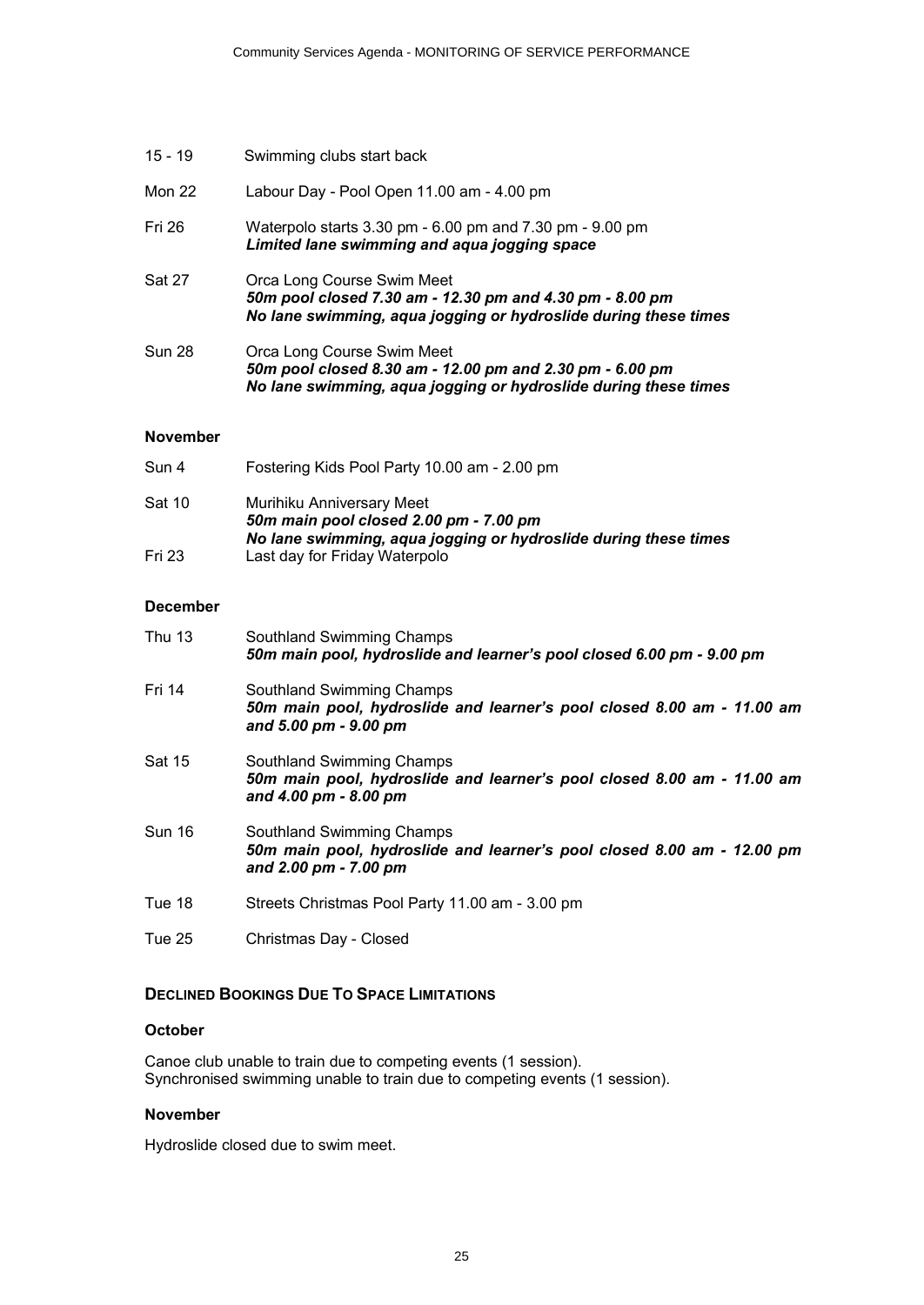#### **December**

Canoe club unable to train due to competing events (1 session). Synchronised swimming unable to train due to competing events (4 sessions).

#### **COMMENTARY**

#### **October**

A surprise visit by the Auckland Rugby Team meant a couple of well-known faces were seen enjoying the pool and its other benefits in early October.

During the school holidays in October Splash Palace ran a School Holiday Programme with organised activities each week day between 11.00 am and 3.00 pm. This, like every other school holiday programme, was extremely popular with kids.

Friday night Flippaball and Waterpolo began for Term 4 and continued until 23 November. During these times, the carpark was unable to cope with the number of vehicles underlining the need for the carpark extension that was completed recently in January 2019.

The Orca Swimming club long course meet attracted over 100 swimmers from around the South Island, many of whom, including parents and coaches, commented very positively about the facility and staff.



### **November**

A number of events during November saw the facility record high admissions:

- ∑ Foster Kids Pool party held by Promotional Development Services had 300 children and caregivers attend.
- ∑ Murihiku Swimming Club held their Long Course Anniversary Swim meet.
- The Invercargill City Council Community Development team held an Orange Parade celebration for all school road patrol students around Invercargill with over 400 children attending this pool party.
- ∑ 'Little Fish'; a Dunedin photographer, held underwater photography sessions for the public.
- 
- ∑ The NZ Synchro Team was also here for a National Training Camp.
- ∑ During the day of the teacher's strike, Splash Palace provided the hydroslide and inflatables to keep the many children that turned up on the day entertained.

The extension to the Splash Palace carpark began this month.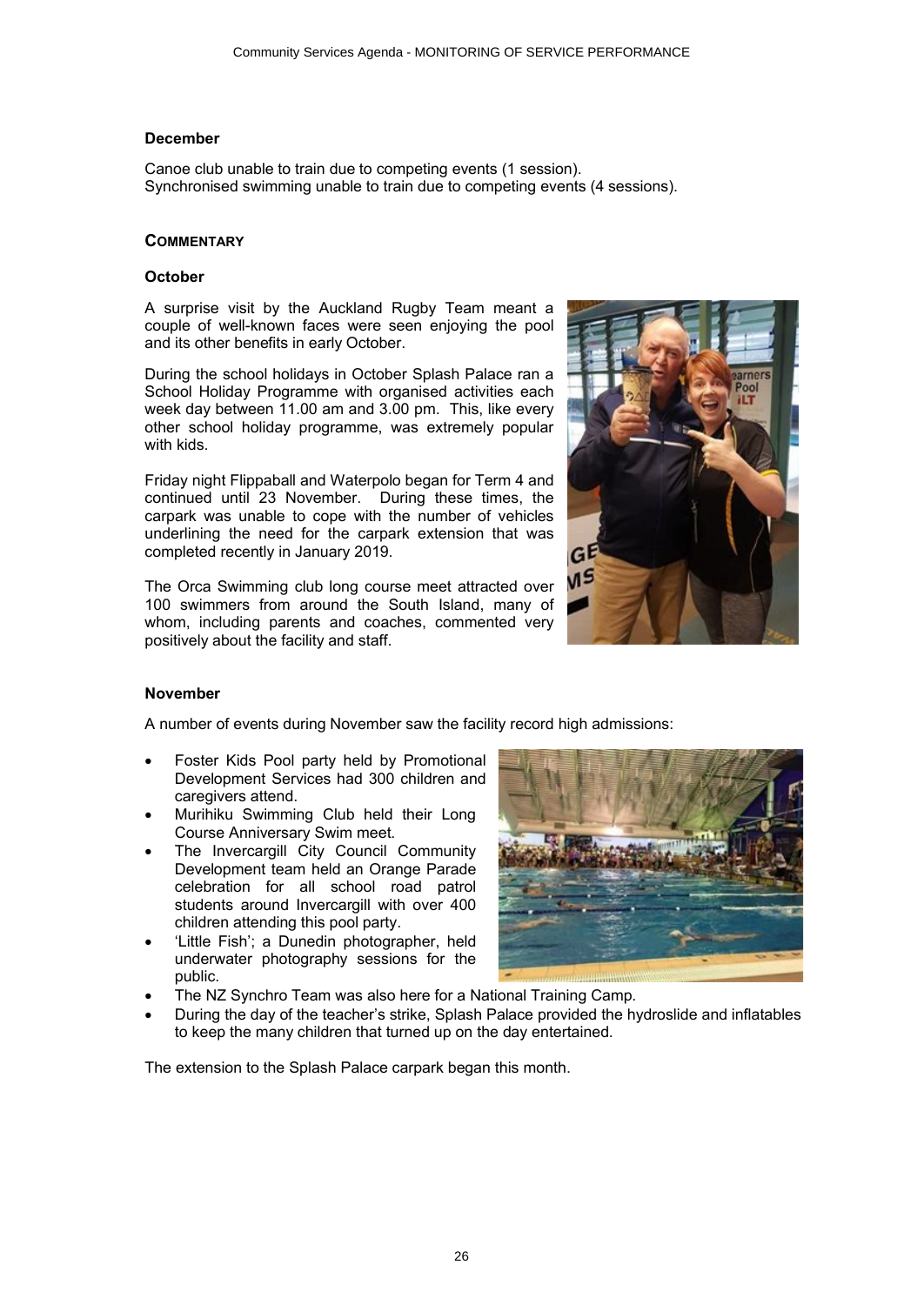#### **December**

Stage One of the changing room and reception/foyer changes was completed in early December 2018 and has made a huge difference to the customer experience at Splash Palace; a number of people have deliberately sought staff out to congratulate them on the positive difference the changes have made and it is expected that this will be reflected even more so when Stage Two is completed in early February 2019.

The Southland Swimming Championships held over four days in December attracted 130 swimmers (excluding parents, coaches and support) from throughout the South Island. As the Stage One renovations had just been completed, competitors were able to enjoy the newly updated foyer and reception areas which drew a large number of positive comments from both locals and visitors to the city.



Just prior to schools finishing Splash Palace held a 'Streets Pool Party' in conjunction with Streets Ice cream. This was a fun and popular event with the Paddle Pop Lion making numerous appearances on the day. Splash Palace also saw 13 schools book space for their end of year 'treat' where the facility made the hydroslide and inflatables available for them.



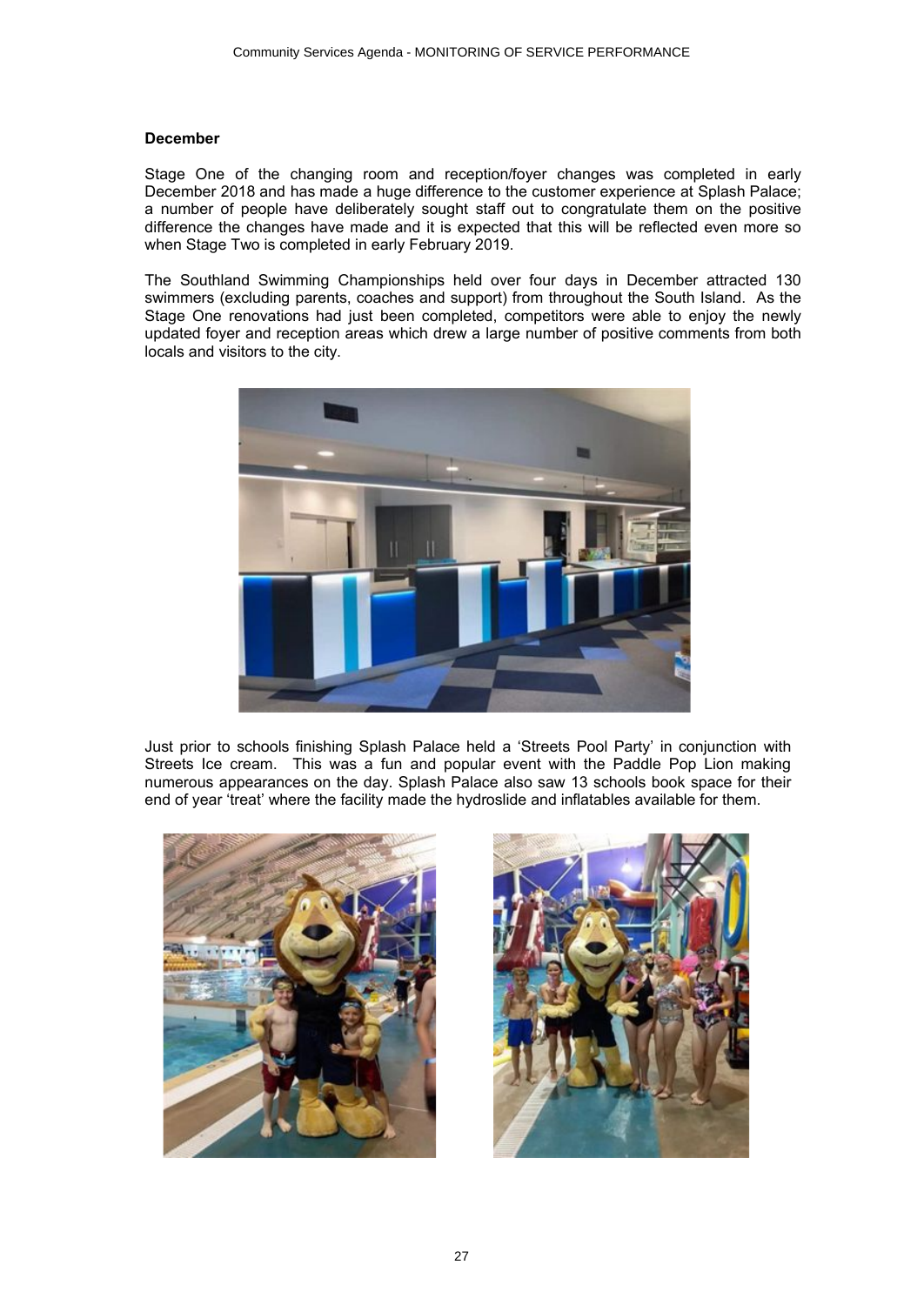The Swim School was busy during this final term; high numbers coupled with a bout of swim teachers being ill, saw the team pull together and deliver our programmes regardless. It should be noted that Marie McQueen (Swim School Supervisor) who has been with Aquatic Services for 22 years is retiring in early February 2019. This is after several decades of service to our Community teaching adults, children, babies (and in some cases the children of children she has taught) the essential life skills of swimming and water safety. Marie's replacement, Klavdiya Chernenko, started in early January 2019.

#### **MAINTENANCE**

The 14 x 2kW lights above the main pool continue to cause frustration by failing regularly. Investigations into alternatives have shown that changes in lighting technology means savings could be made in operational and maintenance costs with an appropriate replacement of a more modern alternative (e.g. LED). Investigations are still underway.

A small leak identified in the learner's pool required a camera investigation of suspected pipes. Cause of leak has not yet been identified.

#### **HEALTH AND SAFETY**

| October<br>First Aid:<br>Rescues:  | 4<br>3 |
|------------------------------------|--------|
| November<br>First Aid:<br>Rescues: | 4<br>4 |
| December<br>First Aid:<br>Rescues: | 5<br>1 |

#### **DOOR COUNTERS**

Unavailable due to construction.

Commentary provided by Peter Thompson **Manager – Aquatic Service**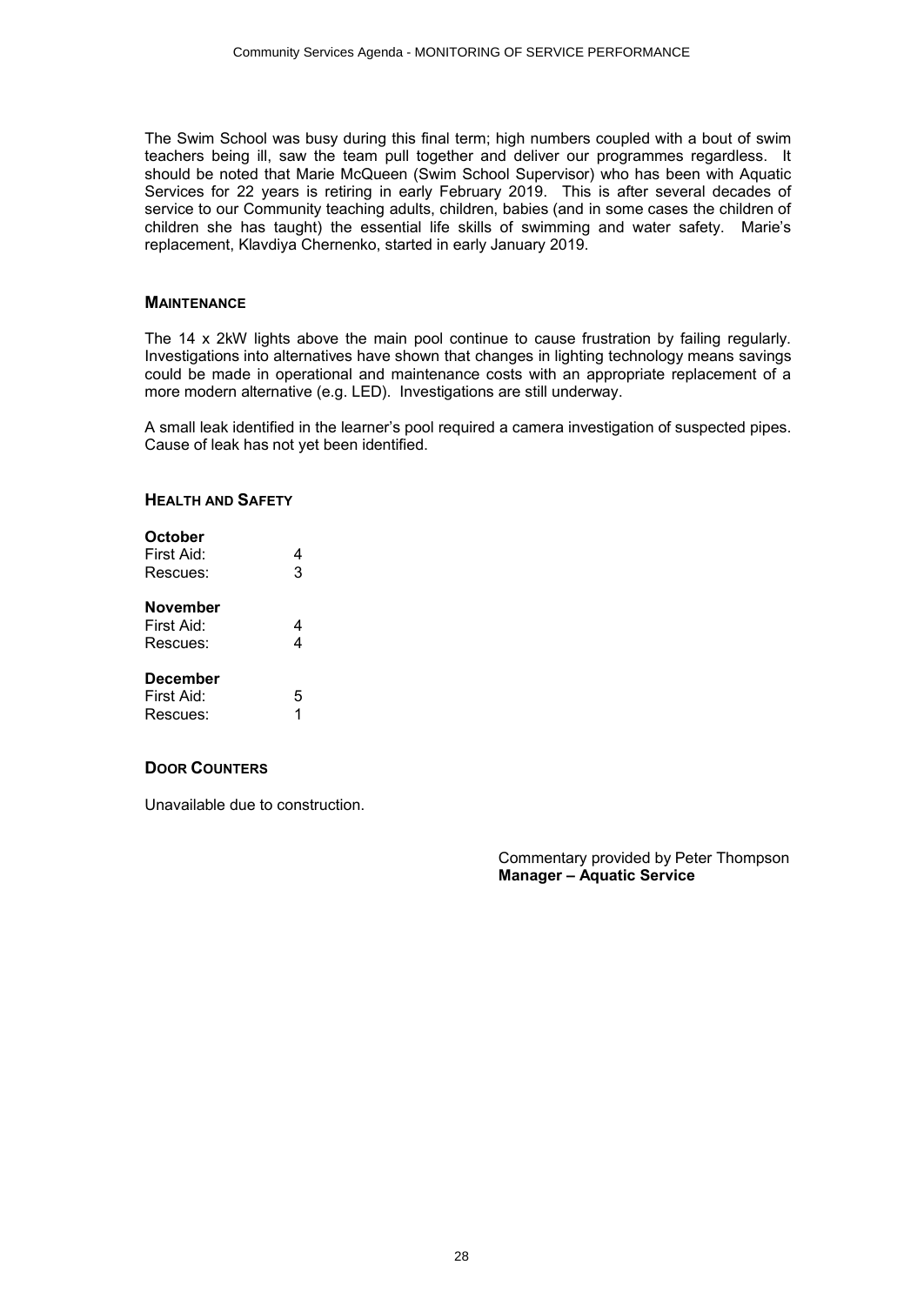# <span id="page-28-0"></span>**HOUSING CARE SERVICE**



*Graph of Housing Care Occupancy Rates*

# **Waiting List Activity**

|                                   | December 2018 | November 2018 | October 2018 |
|-----------------------------------|---------------|---------------|--------------|
| Invercargill                      |               | 19            |              |
| <b>Bluff</b>                      |               |               |              |
| <b>Invercargill Supplementary</b> |               |               |              |
| <b>Bluff Supplementary</b>        |               |               |              |
| Гotals                            | 38            | 39            |              |

|                       | December 2018 | November 2018 | October 2018 |
|-----------------------|---------------|---------------|--------------|
| Applications received |               |               |              |
| <b>Tenancy Exits</b>  |               |               |              |
| Vacant Units          |               |               |              |

### **COMMENTARY**

Occupancy levels were 99.53% for October, 99.91% for November and 99.55% for December. Enquiry levels were strong in November, but fell away over the Christmas period and have now picked up again.

Currently we have 222 tenants including seven couples, with 73.4% being over 65 and a further 14.9% aged 60-65. This leaves a balance of 25 tenants who are a mixture of ages and disabilities. A number of private sector tenants are receiving 90 day notices because of units being sold/refurbished. Enquiries are coming in from other South Island Council tenants who want to move to be close to family.

### **Complex visits/maintenance**

There was one new inspection and 161 visits to complexes/tenants in the lead up to Christmas.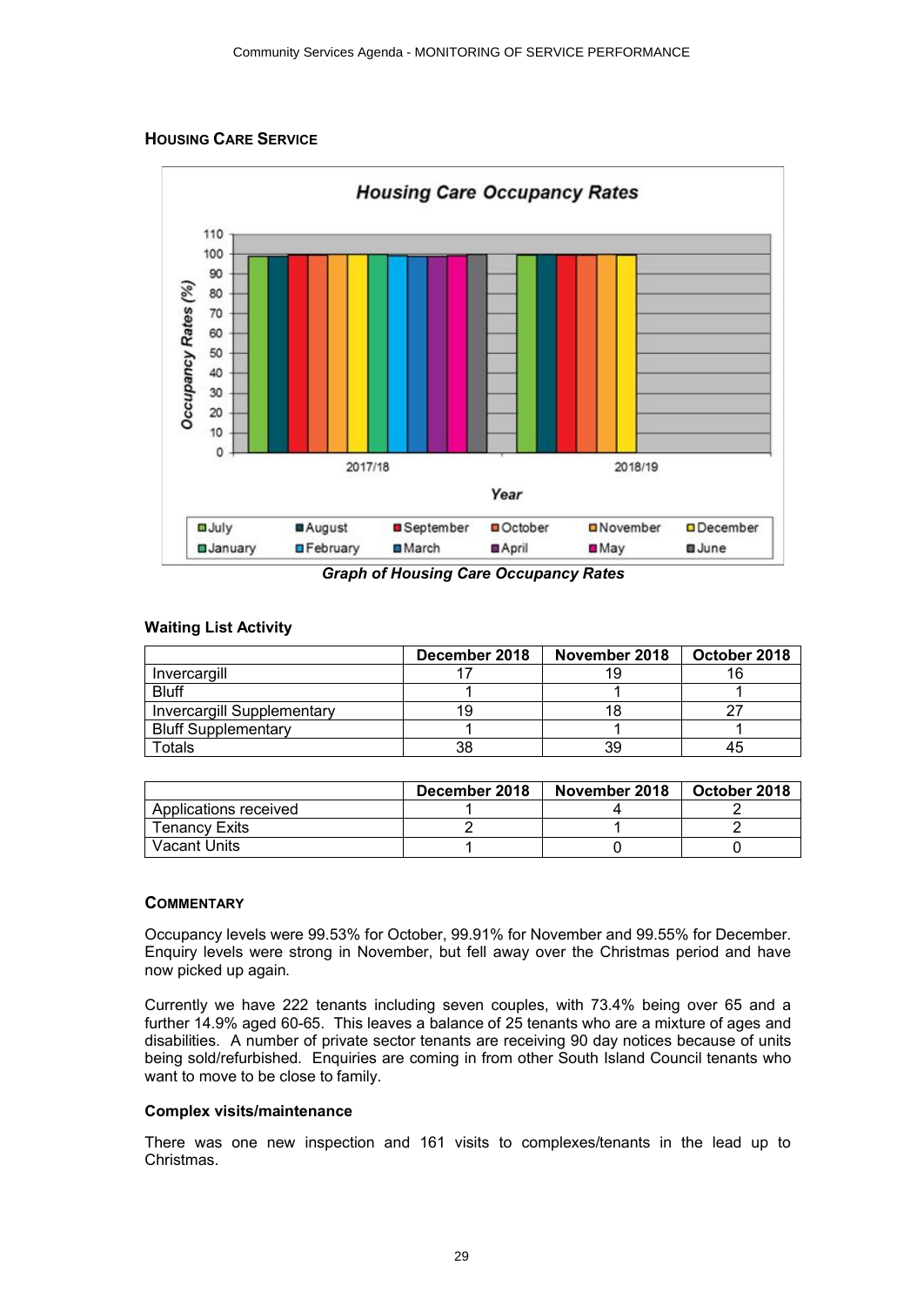<span id="page-29-0"></span>The Niven Place/Earn Street complex has received a new roof and the Miller Street roof has been moss proofed. Carpet has been replaced in units at Stirrat, Murphy and Selwyn Streets with some new vinyl being laid at another Stirrat Street unit. A washing machine, a hot water cylinder, three ovens and a rangette have been replaced. Three units were also refurbished. In some cases we are able to carry out replacements without too much disruption to tenants.

> Commentary provided by Stephen Ridden **Corporate Services Manager**



### **BUS AND TRANSPORT**

*Graph of Passenger Transport Farebox Recovery*